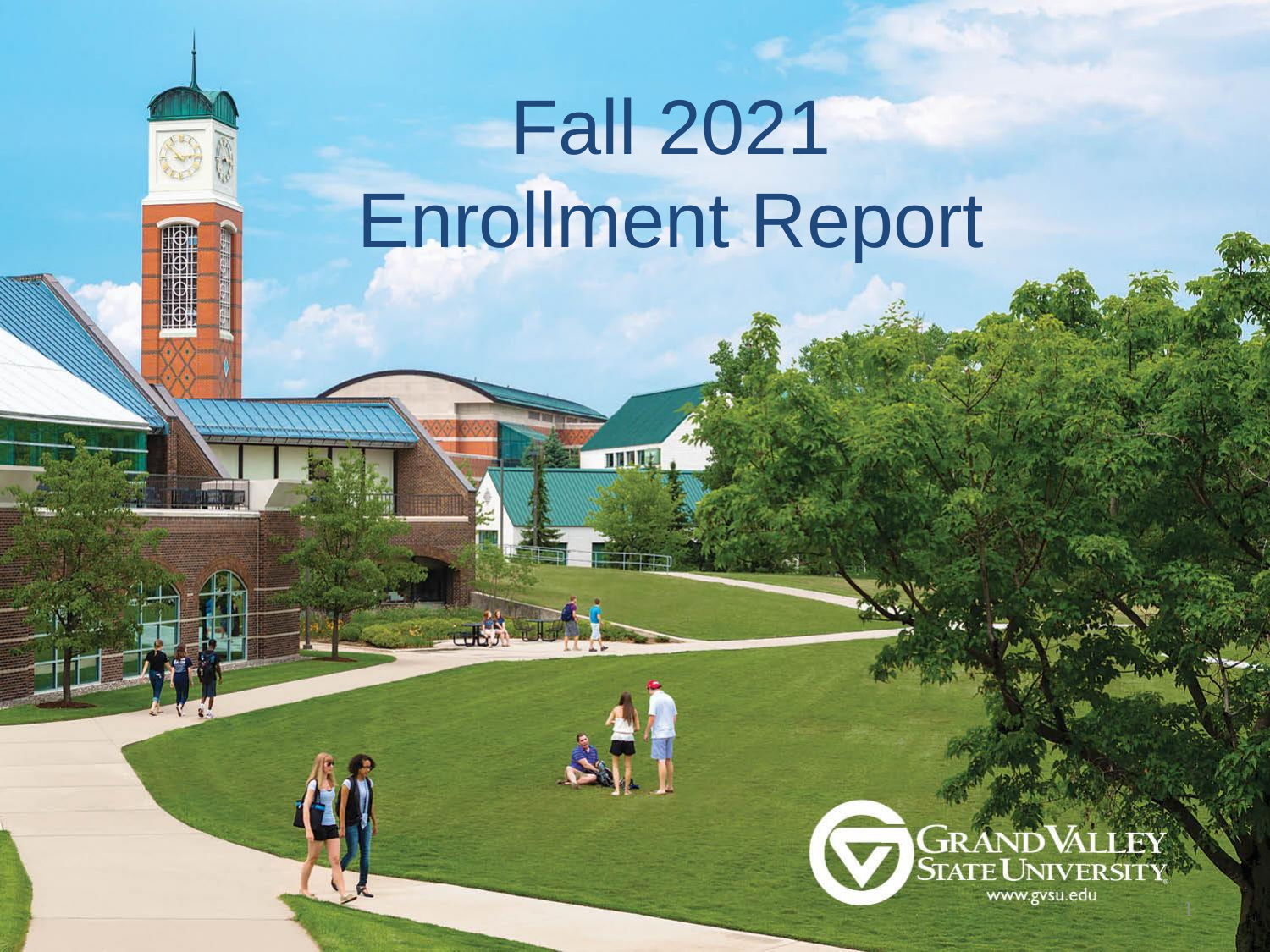## **ENROLLMENT REPORT**

|                                                       | <b>Fall 2019</b> |        | <b>Fall 2020</b> |        | <b>Fall 2021</b> |                 |                    |
|-------------------------------------------------------|------------------|--------|------------------|--------|------------------|-----------------|--------------------|
|                                                       | #                | $\%$   | #                | $\%$   | #                | %               | % change           |
| <b>CATEGORY</b>                                       |                  |        |                  |        |                  |                 | from 2020          |
|                                                       |                  |        |                  |        |                  |                 |                    |
| Gender                                                |                  |        |                  |        |                  |                 |                    |
| Male                                                  | 9,335            | 38.8%  | 8,837            | 37.8%  | 8,388            | 37.4%           | $-5.1%$            |
| Female                                                | 14,680           | 61.1%  | 14,482           | 62.0%  | 13,992           | 62.4%           | $-3.4%$            |
| Not reported                                          | 18               | 0.1%   | 31               | 0.1%   | 26               | 0.1%            | $-16.1%$           |
| TOTAL:                                                | 24,033           | 100.0% | 23,350           | 100.0% | 22,406           | 100.0%          | $-4.0%$            |
| <b>Class</b>                                          |                  |        |                  |        |                  |                 |                    |
| Freshman                                              | 4,405            | 18.3%  | 4,040            | 17.3%  | 4,214            | 18.8%           | 4.3%               |
| Sophomore                                             | 4,880            | 20.3%  | 4,486            | 19.2%  | 4,064            | 18.1%           | $-9.4%$            |
| Junior                                                | 5,034            | 20.9%  | 5,067            | 21.7%  | 4,453            | 19.9%           | $-12.1%$           |
| Senior                                                | 6,793            | 28.3%  | 6,812            | 29.2%  | 6,648            | 29.7%           | $-2.4%$            |
| Masters                                               | 2,673            | 11.1%  | 2,683            | 11.5%  | 2,743            | 12.2%           | 2.2%               |
| Doctoral                                              | 248              | 1.0%   | 262              | 1.1%   | 284              | 1.3%            | 8.4%               |
| TOTAL:                                                | 24,033           | 100.0% | 23,350           | 100.0% | 22,406           | 100.0%          | $-4.0%$            |
|                                                       |                  |        |                  |        |                  |                 |                    |
| <b>Classification</b>                                 |                  |        |                  |        |                  |                 |                    |
| <b>New</b>                                            | 6,394            | 26.6%  | 6,123            | 26.2%  | 6,032            | 26.9%           | $-1.5%$            |
| Returning                                             | 17,639           | 73.4%  | 17,227           | 73.8%  | 16,374           | 73.1%           | $-5.0%$            |
| TOTAL:                                                | 24,033           | 100.0% | 23,350           | 100.0% | 22,406           | 100.0%          | $-4.0%$            |
|                                                       |                  |        |                  |        |                  |                 |                    |
| Geographic Origin                                     |                  |        |                  |        |                  |                 |                    |
| Kent County                                           | 4,718            | 19.6%  | 4,537            | 19.4%  | 4,321            | 19.3%           | $-4.8%$            |
| Macomb County                                         | 1,215            | 5.1%   | 1,287            | 5.5%   | 1,253            | 5.6%            | $-2.6%$            |
| Muskegon County                                       | 737              | 3.1%   | 751              | 3.2%   | 748              | 3.3%            | $-0.4%$            |
| Oakland County                                        | 2,899            | 12.1%  | 2,742            | 11.7%  | 2,537            | 11.3%           | $-7.5%$            |
| <b>Ottawa County</b>                                  | 2,688            | 11.2%  | 2,662            | 11.4%  | 2,568            | 11.5%           | $-3.5%$            |
| <b>Wayne County</b>                                   | 1,409            | 5.9%   | 1,296            | 5.6%   | 1,237            | 5.5%            | $-4.6%$            |
| <b>Other Counties</b>                                 | 8,130            | 33.8%  | 7,910            | 33.9%  | 7,472            | 33.3%           | $-5.5%$            |
| Non-Michigan                                          | 2,237            | 9.3%   | 2,165            | 9.3%   | 2,270            | 10.1%           | 4.8%               |
| TOTAL:                                                | 24,033           | 100.0% | 23,350           | 100.0% | 22,406           | 100.0%          | $-4.0\%$           |
| <b>New By Category</b>                                |                  |        |                  |        |                  |                 |                    |
| Undergraduate                                         | 5,618            | 87.9%  | 5,191            | 84.8%  | 5,118            | 84.8%           | $-1.4%$            |
| <b>FTIAC</b>                                          | 4,301            |        | 3,883            |        | 3,894            |                 | 0.3%               |
| Transfer                                              | 1,317            |        | 1,308            |        | 1,224            |                 | $-6.4%$            |
|                                                       |                  |        |                  |        |                  |                 |                    |
| Graduate                                              | 776              | 12.1%  | 932              | 15.2%  | 914              | 15.2%           | $-1.9%$            |
| <b>GV Alumni</b>                                      | 345              |        | 434              |        | 365              |                 | $-15.9%$           |
| Other Institutions                                    | 431              |        | 498              |        | 549              |                 | 10.2%              |
| TOTAL:                                                | 6,394            | 100.0% | 6,123            | 100.0% | 6,032            | 100.0%          | $-1.5%$            |
|                                                       |                  |        |                  |        |                  |                 |                    |
| <b>Full-Time and Part-Time</b>                        |                  |        |                  |        |                  |                 |                    |
| Full-Time                                             | 20,195           | 84.0%  | 19,459           | 83.3%  | 18,526           | 82.7%           | $-4.8%$            |
| Part-Time                                             | 3,838            | 16.0%  | 3,891            | 16.7%  | 3,880            | 17.3%           | $-0.3%$            |
| TOTAL:                                                | 24,033           | 100.0% | 23,350           | 100.0% | 22,406           | 100.0%          | $-4.0%$            |
|                                                       |                  |        |                  |        |                  |                 |                    |
| <b>Ethnic Groups</b><br>African American or Black     | 1,047            | 4.4%   | 989              | 4.2%   | 969              | 4.3%            | $-2.0%$            |
| Amer. Indian/Alaskan Native                           | 80               | 0.3%   | 85               | 0.4%   | 83               | 0.4%            | $-2.4%$            |
| Asian                                                 | 575              | 2.4%   | 588              | 2.5%   | 619              | 2.8%            | 5.3%               |
|                                                       | 1,377            | 5.7%   |                  | 5.8%   |                  | 6.1%            |                    |
| Hispanic or Latino<br>Nat. Hawaiian/Other Pac Islande | 19               | 0.1%   | 1,351<br>20      | 0.1%   | 1,363<br>21      | 0.1%            | 0.9%<br>5.0%       |
| Not Reported                                          | 80               | 0.3%   | 75               | 0.3%   | 79               | 0.4%            | 5.3%               |
| Two or more ethnicities                               | 860              | 3.6%   | 866              | 3.7%   | 813              | 3.6%            | $-6.1%$            |
| Non-resident International                            | 374              | 1.6%   | 312              | 1.3%   | 400              | 1.8%            | 28.2%              |
| White                                                 | 19,621           | 81.6%  |                  | 81.6%  |                  |                 |                    |
| TOTAL:                                                | 24,033           | 100.0% | 19,064<br>23,350 | 100.0% | 18,059<br>22,406 | 80.6%<br>100.0% | $-5.3%$<br>$-4.0%$ |
|                                                       |                  |        |                  |        |                  |                 |                    |
| <i>*Total Unduplicated Minority</i>                   | 4,210            | 17.5%  | 4,129            | 17.7%  | 4,158            | 18.6%           |                    |
|                                                       |                  |        |                  |        |                  |                 |                    |

\*Total will be different from the sum of ethnicities because international students of color are included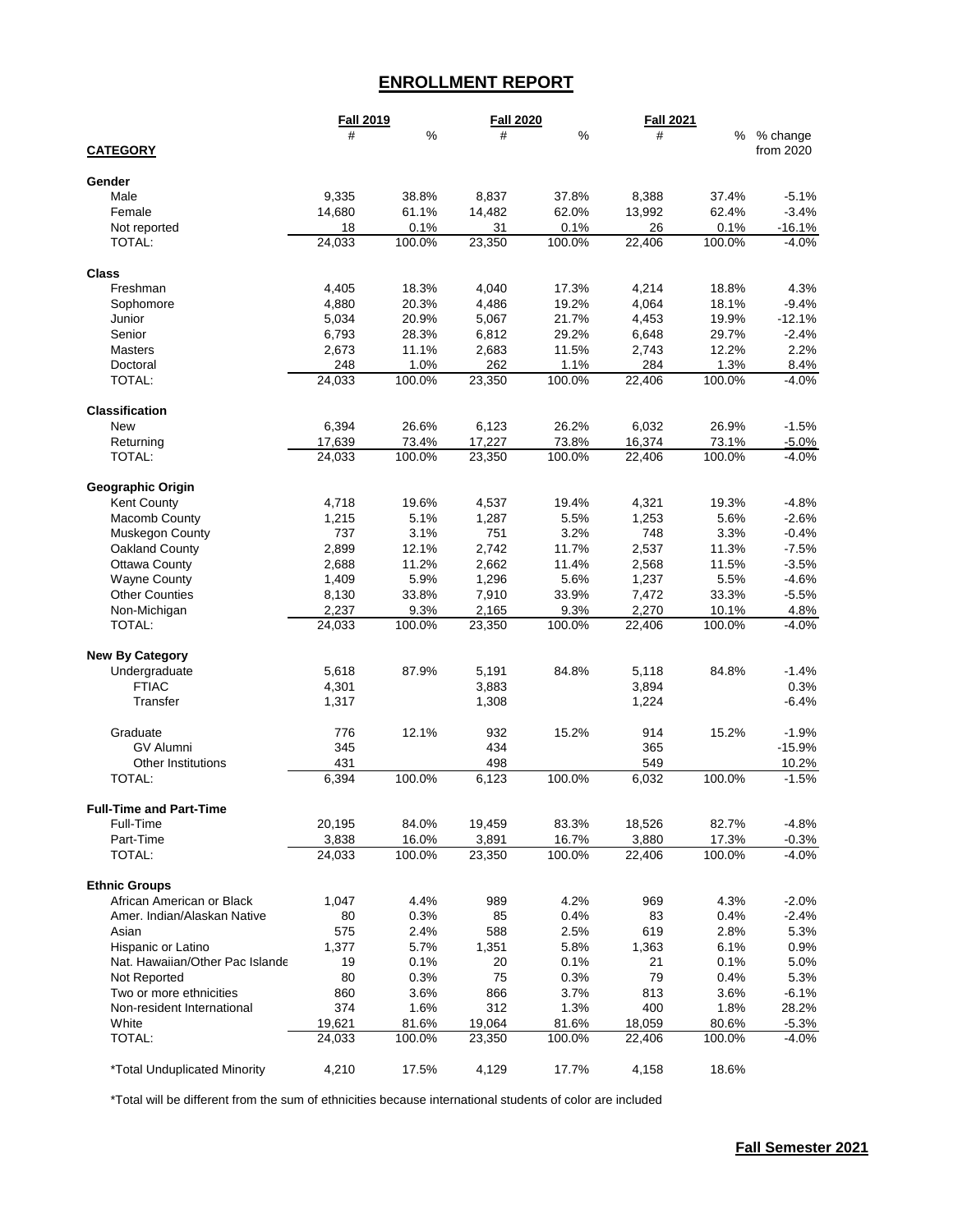|                                                             |                  | <b>Female</b>    |           |                  | <b>Male</b>      |             | <b>Any Sex</b>   |                  |           |  |
|-------------------------------------------------------------|------------------|------------------|-----------|------------------|------------------|-------------|------------------|------------------|-----------|--|
| <b>Ethnicity</b>                                            | <b>Fall 2020</b> | <b>Fall 2021</b> | % Change  | <b>Fall 2020</b> | <b>Fall 2021</b> | % Change    | <b>Fall 2020</b> | <b>Fall 2021</b> | % Change  |  |
| <b>African</b><br><b>American or</b>                        | 71               | 132              | 85.90%    | 47               | 86               | 83.00%      | 121              | 218              | 80.20%    |  |
| <b>American</b><br>Indian or<br><b>Alaskan</b>              | 9                | 8                | $-11.10%$ | 5                | 7                | 40.00%      | 14               | 15               | 7.10%     |  |
| <b>Asian</b>                                                | 60               | 81               | 35.00%    | 42               | 49               | 16.70%      | 102              | 130              | 27.50%    |  |
| <b>Hispanic or</b><br>Latino                                | 138              | 186              | 34.80%    | 90               | 112              | 24.40%      | 228              | 299              | 31.10%    |  |
| <b>Native</b><br><b>Hawaiian or</b><br><b>Other Pacific</b> | 2                | 1                | $-50.00%$ | 2                | $\mathbf 0$      | $-100.00\%$ | 5                | 1                | $-80.00%$ |  |
| <b>White</b>                                                | 2,054            | 1,963            | $-4.40%$  | 1,163            | 1,083            | $-6.90%$    | 3,220            | 3,048            | $-5.30%$  |  |
| Two or more<br>races                                        | 96               | 86               | $-10.40%$ | 66               | 57               | $-13.60%$   | 162              | 144              | $-11.10%$ |  |
| <b>Non-resident</b><br>international                        | 13               | 12               | $-7.70%$  | 11               | 13               | 18.20%      | 24               | 25               | 4.20%     |  |
| <b>Not Reported</b>                                         | 5                | 8                | 60.00%    | 2                | $6 \mid$         | 200.00%     |                  | 14               | 100.00%   |  |
| <b>Total</b>                                                | 2,448            | 2,477            | 1.20%     | 1,428            | 1,413            | $-1.10%$    | 3,883            | 3,894            | 0.30%     |  |
| <b>Unduplicated</b><br>Minority*                            | 384              | 502              | 30.70%    | 259              | 318              | 22.80%      | 647              | 822              | 27.00%    |  |

#### **FTIAC Enrollment by Ethnicity and Sex**

#### **FTIAC Enrollment for Selected Demographic Groups**

| <b>Characteristic</b>                                                 |       |       | Fall 2020 Fall 2021   % Change |
|-----------------------------------------------------------------------|-------|-------|--------------------------------|
| <b>First</b><br><b>Generation</b><br><b>College</b><br><b>Student</b> | 1,130 | 1,234 | 9.20%                          |
| <b>Low Income</b>                                                     | 918   | 996   | 8.50%                          |
| <b>Frederik</b><br><b>Meijer Honors</b><br><b>College</b>             | 341   | 345   | 1.20%                          |
| <b>Veteran</b>                                                        | 29    | 32    | 10.30%                         |
| <b>Survivor or</b><br>dependent of<br>veteran                         | 103   | 112   | 8.70%                          |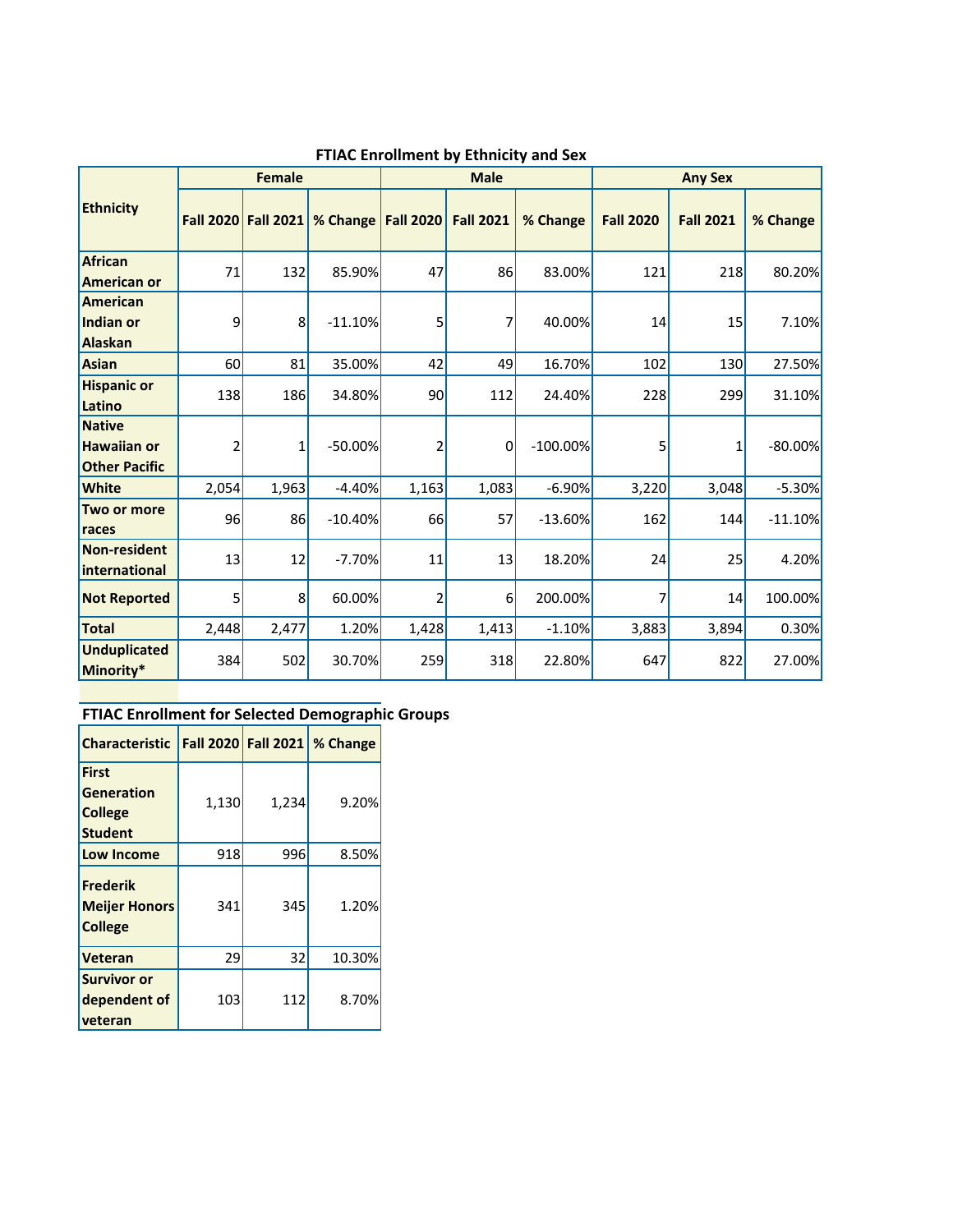## GRAND VALLEY STATE UNIVERSITY ALLENDALE, MI 49401

### GEOGRAPHIC ORIGIN FALL SEMESTER 2021



SOUTHWESTERN 10268 SOUTHEASTERN 8493 NORTHERN LOWER 1164 UPPER PENINSULA 211

MICHIGAN RESIDENTS 20136 OTHER STATES 1870 OTHER COUNTRIES 400

**TOTAL** 22406

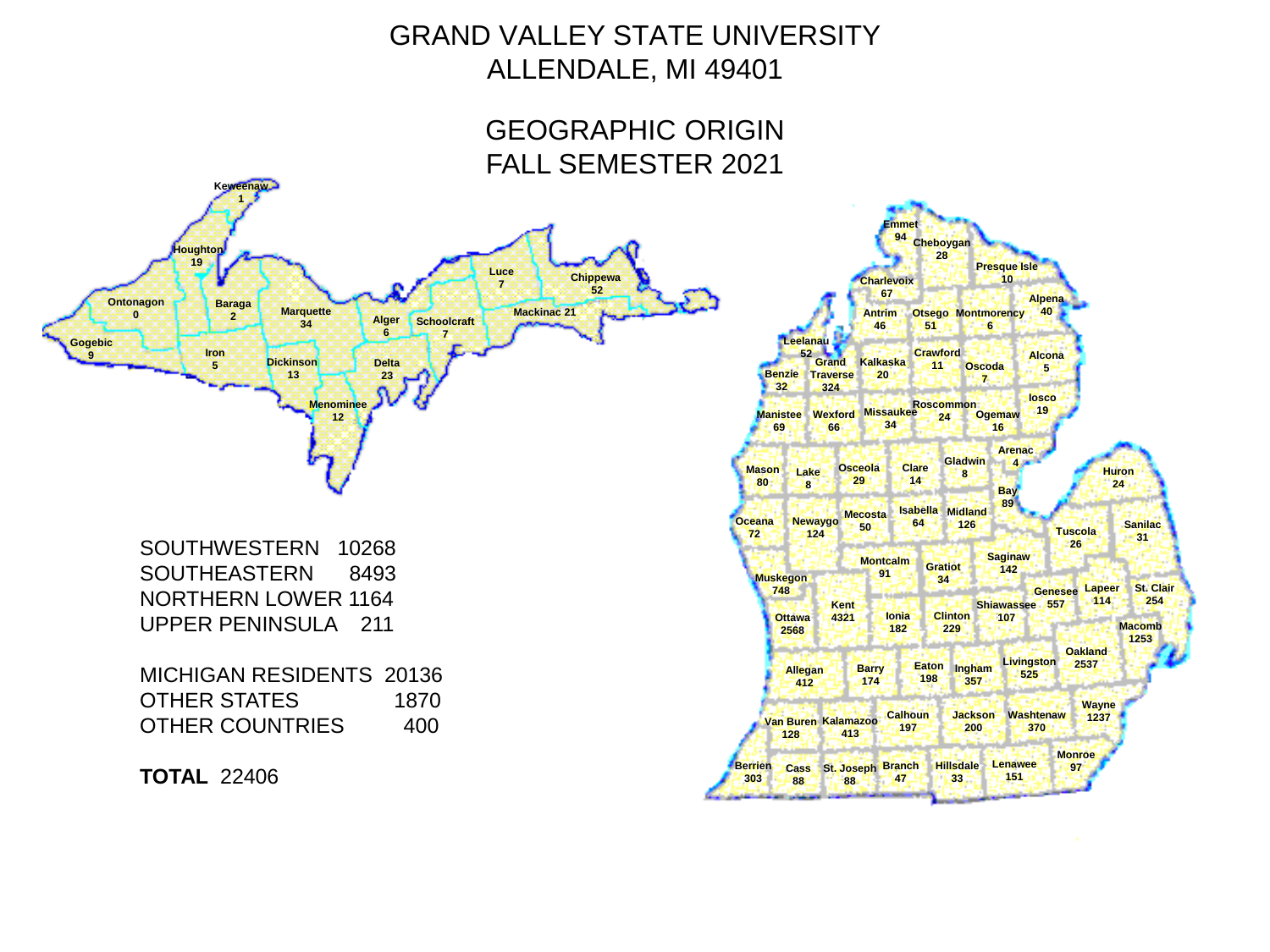## GRAND VALLEY STATE UNIVERSITY ALLENDALE, MI 49401

GEOGRAPHIC ORIGIN BY STUDENT CLASSIFICATION FALL SEMESTER 2021

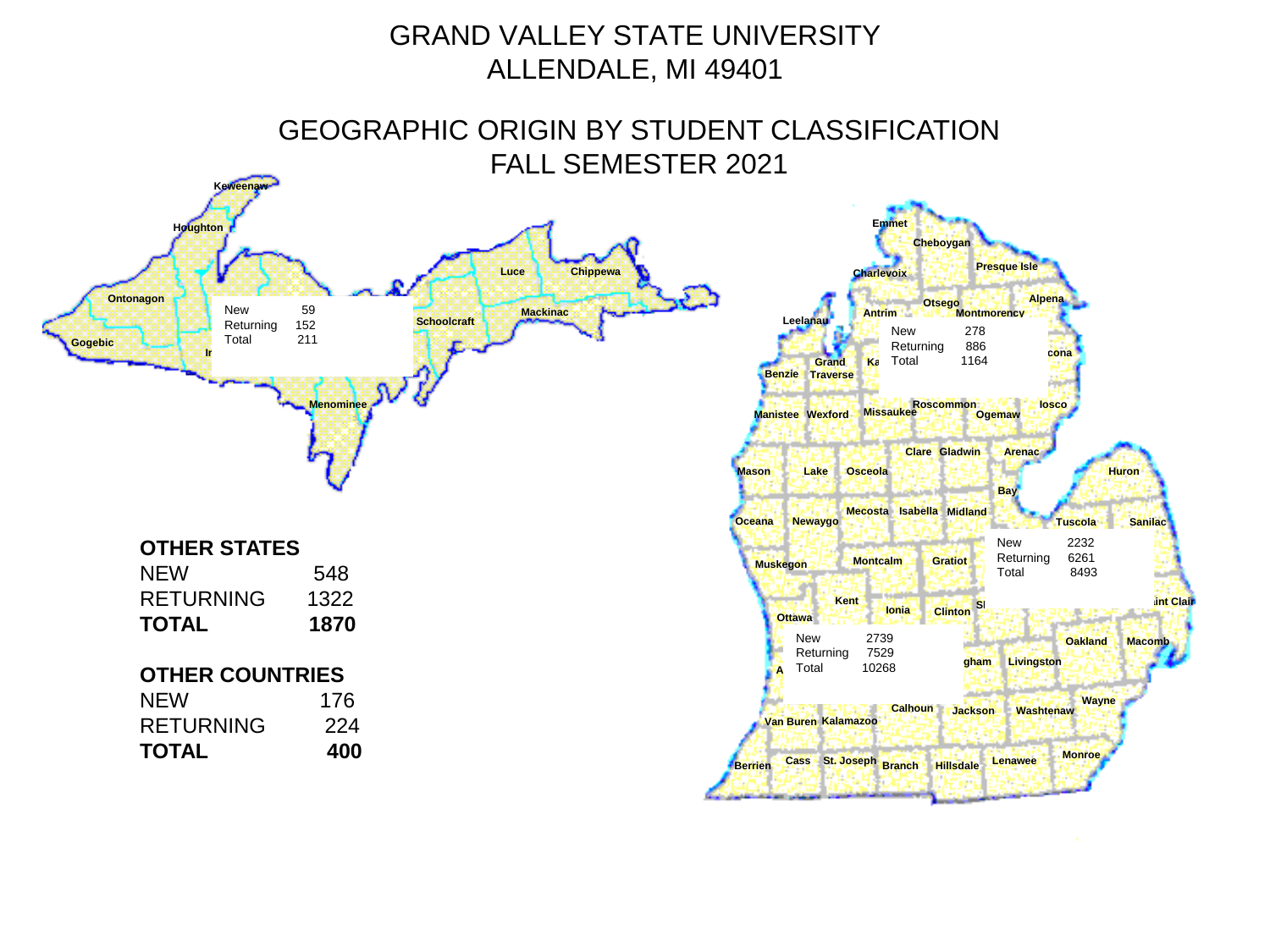#### **TRANSFER STUDENTS FROM MICHIGAN COMMUNITY COLLEGES**

|                                        | <b>TOTAL</b> | <b>NEW</b>     | <b>RETURNING</b> |
|----------------------------------------|--------------|----------------|------------------|
| <b>Alpena Community College</b>        | 45           | 4              | 41               |
| Bay de Noc Community College           | 31           | 9              | 22               |
| C.S. Mott Community College            | 155          | 27             | 128              |
| Delta College                          | 139          | 18             | 121              |
| <b>Glen Oaks Community College</b>     | 61           | 8              | 53               |
| <b>Gogebic Community College</b>       | 12           | $\overline{2}$ | 10               |
| <b>Grand Rapids Community College</b>  | 2128         | 318            | 1810             |
| <b>Henry Ford Community College</b>    | 41           | 4              | 37               |
| Jackson Community College              | 151          | 13             | 138              |
| Kalamazoo Valley Community College     | 221          | 23             | 198              |
| <b>Kellogg Community College</b>       | 154          | 15             | 139              |
| <b>Kirtland Community College</b>      | 32           | $\overline{2}$ | 30               |
| Lake Michigan College                  | 220          | 14             | 206              |
| <b>Lansing Community College</b>       | 422          | 39             | 383              |
| <b>Macomb County Community College</b> | 358          | 42             | 316              |
| Mid-Michigan Community College         | 99           | 0              | 99               |
| <b>Monroe County Community College</b> | 45           | 1              | 44               |
| Montcalm Community College             | 70           | 8              | 62               |
| <b>Muskegon Community College</b>      | 643          | 104            | 539              |
| North Central Michigan College         | 128          | 16             | 112              |
| Northwestern Michigan College          | 215          | 36             | 179              |
| <b>Oakland Community College</b>       | 399          | 45             | 354              |
| St. Clair County Community College     | 129          | 13             | 116              |
| <b>Schoolcraft College</b>             | 259          | 32             | 227              |
| Southwestern Michigan College          | 78           | 4              | 74               |
| Suomi Community College                | 2            | 0              | 2                |
| <b>Washtenaw Community College</b>     | 226          | 22             | 204              |
| <b>Wayne County Community College</b>  | 35           | 1              | 34               |
| <b>West Shore Community College</b>    | 90           | 16             | 74               |
| <b>TOTAL</b>                           | 6588         | 836            | 5752             |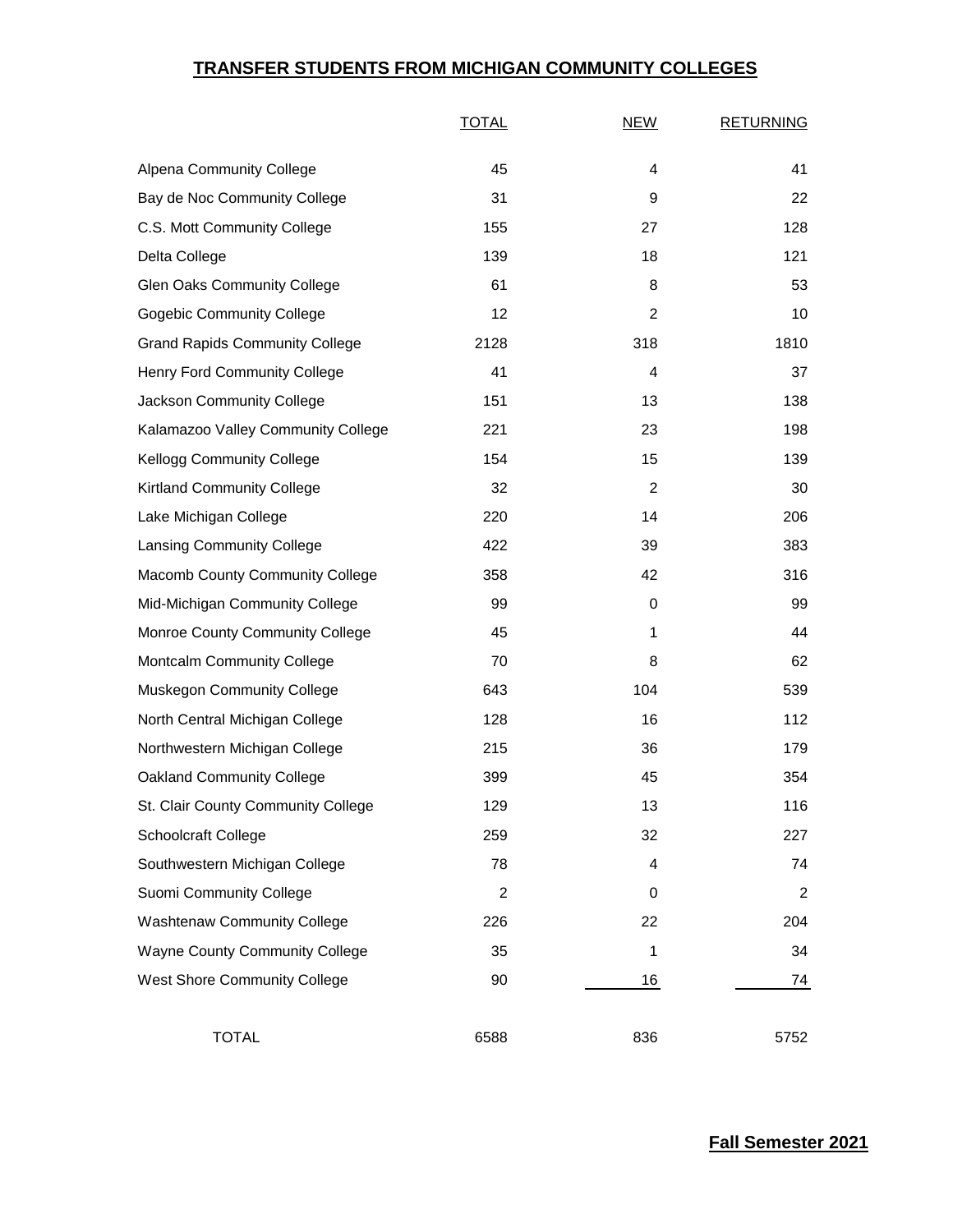#### **HEADCOUNT COMPARISON**

|                             | <b>Fall 2021</b> | <b>Fall 2020</b> | <b>Fall 2019</b> | <b>Fall 2018</b> |
|-----------------------------|------------------|------------------|------------------|------------------|
| Freshman                    | 4,214            | 4,040            | 4,405            | 4,577            |
| Sophomore                   | 4,064            | 4,486            | 4,880            | 4,879            |
| Junior                      | 4,453            | 5,067            | 5,034            | 5,173            |
| Senior                      | 6,648            | 6,812            | 6,793            | 7,051            |
| NON DEGREE Undergraduate    | 140              | 140              | 93               | 91               |
| <b>DEGREE Undergraduate</b> | 19,239           | 20,265           | 21,019           | 21,589           |
| <b>Total Undergraduate</b>  | 19,379           | 20,405           | 21,112           | 21,680           |
| Masters                     | 2,743            | 2,683            | 2,673            | 2,711            |
| Doctoral                    | 284              | 262              | 248              | 286              |
| <b>NON DEGREE Graduate</b>  | 132              | 111              | 107              | 136              |
| <b>DEGREE Graduate</b>      | 2,895            | 2,834            | 2,814            | 2,861            |
| <b>Total Graduate</b>       | 3,027            | 2,945            | 2,921            | 2,997            |
| <b>TOTAL NON DEGREE</b>     | 272              | 251              | 200              | 227              |
| <b>TOTAL DEGREE</b>         | 22,134           | 23,099           | 23,833           | 24,450           |
| <b>GRAND VALLEY TOTAL</b>   | 22,406           | 23,350           | 24,033           | 24,677           |
| <b>FTE</b>                  | 19,186.12        | 20,268           | 20,965.83        | 21,472.83        |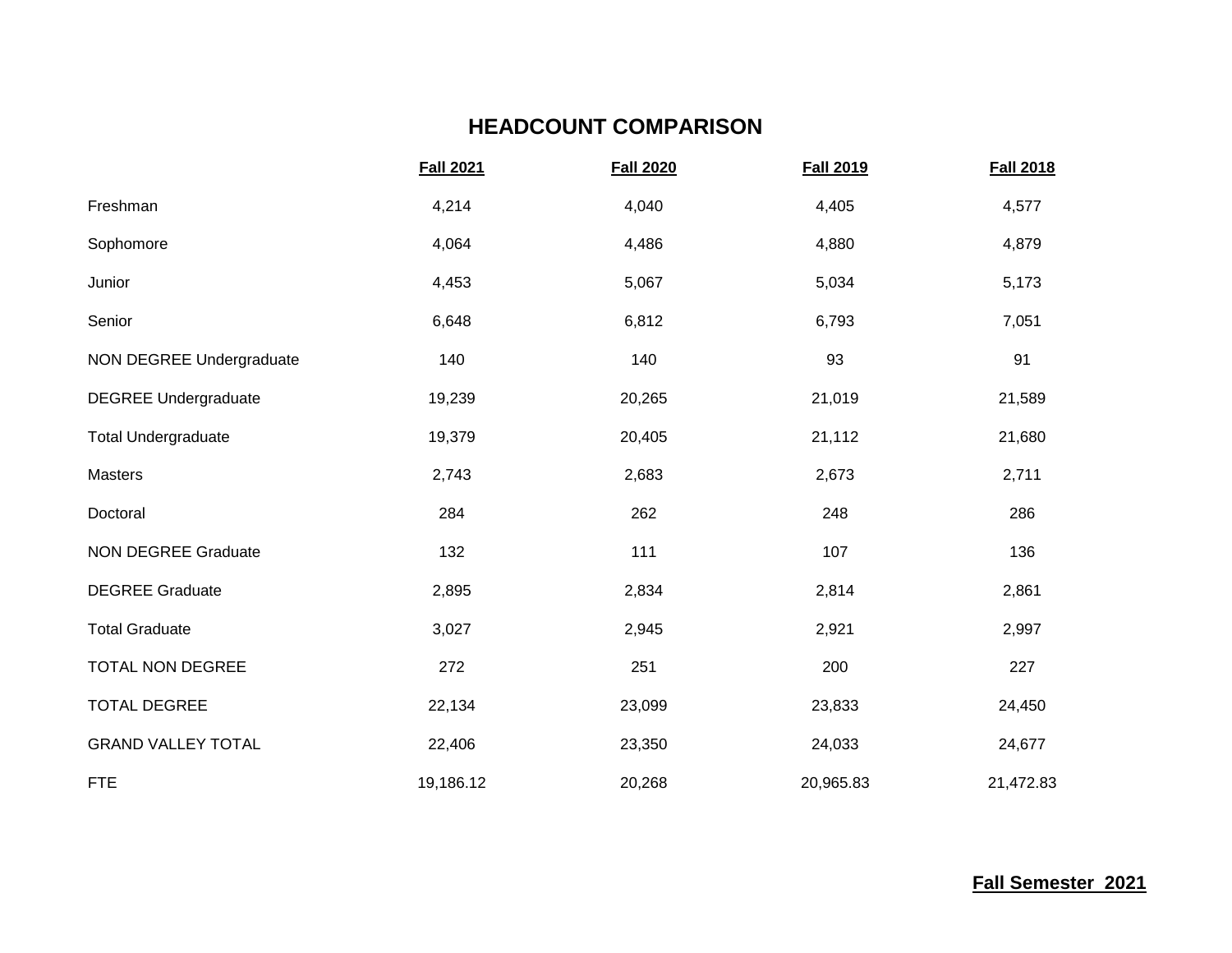#### **STUDENT CREDIT LOAD BY CLASS STANDING**

|                       |                            |           | <b>Fall 2021</b>               |           | <b>Fall 2020</b>               |           | <b>Fall 2019</b>        | Fall 2018 |                                |  |
|-----------------------|----------------------------|-----------|--------------------------------|-----------|--------------------------------|-----------|-------------------------|-----------|--------------------------------|--|
|                       |                            | Headcount | Average<br><b>Student Load</b> | Headcount | Average<br><b>Student Load</b> | Headcount | Average<br>Student Load | Headcount | Average<br><b>Student Load</b> |  |
|                       | Freshman                   | 4,214     | 13.8                           | 4,040     | 13.9                           | 4,405     | 14.2                    | 4,577     | 14.2                           |  |
|                       | Sophomore                  | 4,064     | 13.8                           | 4,486     | 13.9                           | 4,880     | 14.0                    | 4,879     | 14.1                           |  |
|                       | Junior                     | 4,453     | 13.6                           | 5,067     | 13.7                           | 5,034     | 13.8                    | 5,173     | 13.7                           |  |
|                       | Senior                     | 6,648     | 12.3                           | 6,812     | 12.6                           | 6,793     | 12.4                    | 7,051     | 12.4                           |  |
|                       | Non-degree Undergrad       | 140       | 4.3                            | 140       | 3.7                            | 93        | 4.1                     | 91        | 4.1                            |  |
|                       | Degree Undergrad           | 19,239    | 13.3                           | 20,265    | 13.5                           | 21,019    | 13.5                    | 21,589    | 13.5                           |  |
|                       | <b>Total Undergraduate</b> | 19,379    | 13.2                           | 20,405    | 13.4                           | 21,112    | 13.5                    | 21,680    | 13.5                           |  |
|                       | Masters                    | 2,743     | 7.9                            | 2,683     | 7.9                            | 2,673     | 7.8                     | 2,711     | 7.7                            |  |
|                       | Doctoral                   | 284       | 12.0                           | 262       | 12.5                           | 248       | 12.7                    | 286       | 11.7                           |  |
|                       | Non-degree Graduate        | 132       | 4.1                            | 111       | 4.3                            | 107       | 3.7                     | 136       | 4.4                            |  |
|                       | Degree Graduate            | 2,895     | 8.4                            | 2,834     | 8.5                            | 2,814     | 8.4                     | 2,861     | 8.3                            |  |
| <b>Total Graduate</b> |                            | 3,027     | $8.2\,$                        | 2,945     | 8.3                            | 2,921     | 8.2                     | 2,997     | 8.1                            |  |
| <b>Total GVSU</b>     |                            | 22,406    | 12.6                           | 23,350    | 12.8                           | 24,033    | 12.8                    | 24,677    | 12.8                           |  |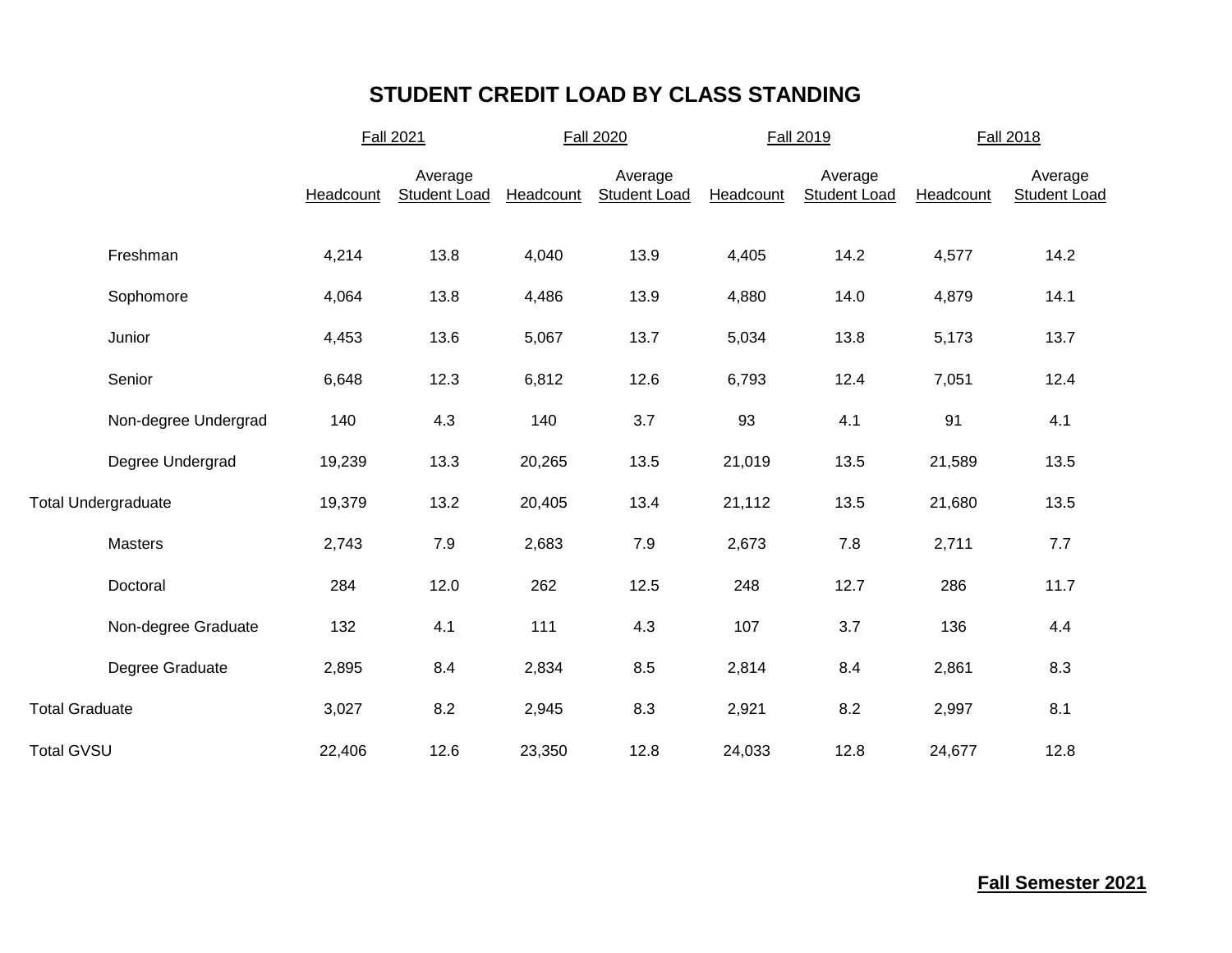## **CREDIT GENERATION GRID BY CLASS**

|                  | <b>Business</b> |                 | <b>CECI</b>     |        |        | Lib Arts/Sci      | <b>EGR &amp; CIS</b> |                |  |
|------------------|-----------------|-----------------|-----------------|--------|--------|-------------------|----------------------|----------------|--|
|                  | 2,020           | 2021            | 2020            | 2021   | 2020   | 2021              | 2020                 | 2021           |  |
| <b>TAKEN BY:</b> |                 |                 |                 |        |        |                   |                      |                |  |
| Freshman         | 1,901           | 1,838           | 1,890           | 2,643  | 45,000 | 46,818            | 1,687                | 1,432          |  |
| Sophomore        | 7,780           | 7,426           | 3,349           | 2,817  | 43,720 | 38,311            | 3,014.0              | 2,715          |  |
| Junior           | 12,038          | 10,412          | 6,557           | 5,673  | 38,341 | 32,777            | 3,906                | 3,569.5        |  |
| Senior           |                 | 17,049 15,086.5 | 11,576          | 12,192 | 39,195 | 36,203.5          | 6,064.5              | 5,725          |  |
| <b>Masters</b>   | 1,599           | 1,710           | 7,985           | 7,937  | 3,153  | 3,052             | 1,225                | 1,648          |  |
| Doctoral         | 0.              | $\overline{0}$  | 12 <sup>1</sup> | 0      | 332    | 288               | $\overline{0}$       | $\overline{0}$ |  |
| <b>TOTAL</b>     |                 | 40,367 36,472.5 | 31,369          | 31,262 |        | 169,740 157,449.5 | 15,896               | 15,089.5       |  |

|                  | <b>Health Prof</b> |        | <b>Nursing</b> |                 |                | <b>Interdis/Honors</b> |          | <b>Total GVSU</b> |  |  |
|------------------|--------------------|--------|----------------|-----------------|----------------|------------------------|----------|-------------------|--|--|
|                  | 2020               | 2021   | 2020           | 2021            | 2020           | 2021                   | 2020     | 2021              |  |  |
| <b>TAKEN BY:</b> |                    |        |                |                 |                |                        |          |                   |  |  |
| Freshman         | 798                | 882    | 0              | 0               | 4,856          | 4,569                  | 56,131.5 | 58,182            |  |  |
| Sophomore        | 1,383              | 1,318  | 40             | 77              | 3,163          | 3,518                  | 62,448.5 | 56,182            |  |  |
| Junior           | 3,294              | 3,075  | 1,421          | 1,244           | 3,888          | 3,693                  |          | 69,445 60,443.5   |  |  |
| Senior           | 4,009              | 3,609  | 3,918          | 4,709           | 3,739          | 4,410                  | 85,550   | 81,935            |  |  |
| <b>Masters</b>   | 7,017              | 6,985  | 36             | 34 <sup>1</sup> | 152            | 172                    | 21,167   | 21,538            |  |  |
| Doctoral         | 2,361              | 2,566  | 563            | 558             | $\overline{0}$ | 0.                     | 3,268    | 3,412             |  |  |
| <b>TOTAL</b>     | 18,862             | 18,435 | 5,978          | 6,622           | 15,798         | 16,362                 |          | 298,010 281,692.5 |  |  |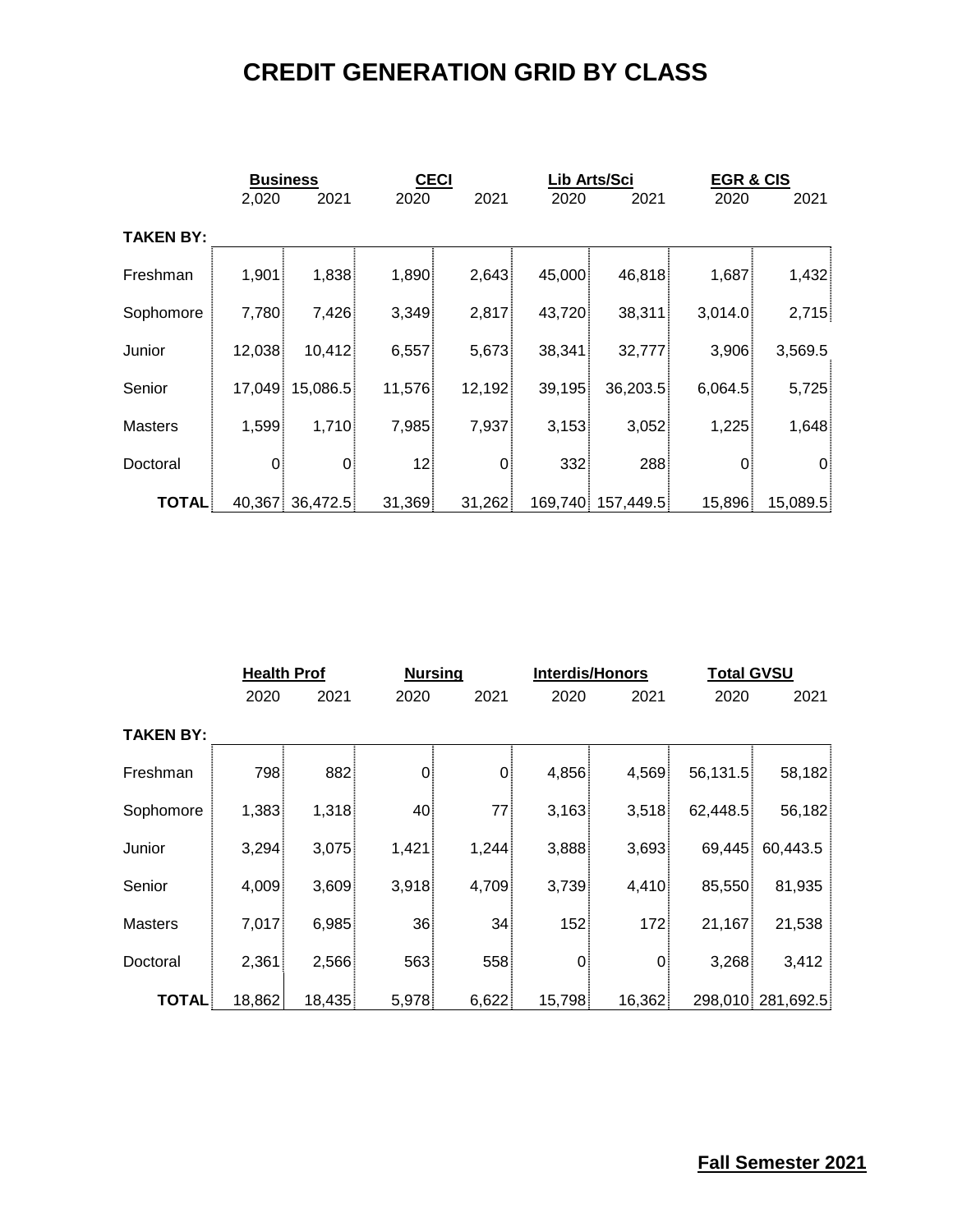## **CREDIT GENERATION GRID BY STATUS**

|                  | <b>Business</b> |                | <b>CECI</b>     |        |         | Lib Arts/Sci | <b>EGR &amp; CIS</b> |          |  |
|------------------|-----------------|----------------|-----------------|--------|---------|--------------|----------------------|----------|--|
|                  | 2020            | 2021           | 2020            | 2021   | 2020    | 2021         | 2020                 | 2021     |  |
| <b>TAKEN BY:</b> |                 |                |                 |        |         |              |                      |          |  |
| Undergraduate    | 38,768          | 34,762.5       | 23,372          | 23,325 | 166,255 | 154,109.5    | 14,671               | 13,441.5 |  |
| Degree           | 38,758          | 34,759.5       | 23,342          | 23,184 | 165,993 | 153,864.5    | 14,596               | 13,370.5 |  |
| Non-Degree       | 10 <sup>1</sup> | 3 <sup>1</sup> | 30 <sup>1</sup> | 141    | 262     | 245          | 75                   | 71       |  |
| Graduate         | 1,599           | 1,710          | 7,997           | 7,937  | 3,485   | 3,340        | 1,225                | 1,648    |  |
| Degree           | 1,581           | 1,671          | 7,791           | 7,772  | 3,299   | 3,041        | 1,184                | 1,625    |  |
| Non-Degree       | 18 <sup>1</sup> | 39             | 206             | 165    | 186     | 299          | 41.                  | 23       |  |
| <b>Degree</b>    | 40,339          | 36,430.5       | 31,133          | 30,956 | 169,292 | 156,905.5    | 15,780               | 14,995.5 |  |
| Non-Degree       | 28              | 42             | 236             | 306    | 448     | 544          | 116                  | 94       |  |
| <b>TOTAL</b>     | 40,367          | 36,472.5       | 31,369          | 31,262 | 169,740 | 157,449.5    | 15,896               | 15,089.5 |  |

|                      | <b>Health Prof</b> |                |                | <b>Nursing</b> |                 | <b>Interdis/Honors</b> | <b>Total GVSU</b> |           |  |
|----------------------|--------------------|----------------|----------------|----------------|-----------------|------------------------|-------------------|-----------|--|
|                      | 2020<br>2021       |                | 2020           | 2021           | 2020            | 2021                   |                   | 2021      |  |
| <b>TAKEN BY:</b>     |                    |                |                |                |                 |                        |                   |           |  |
| <b>Undergraduate</b> | 9,484              | 8,884          | 5,379          | 6,030          | 15,646          | 16,190                 | 273,575           | 256,742.5 |  |
| Degree               | 9,355              | 8,757          | 5,379          | 6,030          | 15,640          | 16,178                 | 273,063           | 256,143.5 |  |
| Non-Degree           | 129                | 127            | 0 <sub>1</sub> | $\overline{0}$ | 6 <sup>1</sup>  | 12 <sub>1</sub>        | 512               | 599       |  |
| Graduate             | 9,378              | 9,551          | 599            | 592            | 152             | 172                    | 24,435            | 24,950    |  |
| Degree               | 9,363              | 9,548          | 596            | 592            | 146             | 166                    | 23,960            | 24,415    |  |
| Non-Degree           | 15 <sub>1</sub>    | 3 <sub>1</sub> | 3 <sup>1</sup> | $\overline{0}$ | 6 <sup>1</sup>  | 6                      | 475               | 535       |  |
| <b>Degree</b>        | 18,718             | 18,305         | 5,975          | 6,622          | 15,786          | 16,344                 | 297,023           | 280,558.5 |  |
| Non-Degree           | 144                | 130            | 3 <sup>1</sup> | $\overline{0}$ | 12 <sub>1</sub> | 18 <sub>1</sub>        | 987               | 1,134     |  |
| <b>TOTAL</b>         | 18,862             | 18,435         | 5,978          | 6,622          | 15,798          | 16,362                 | 298,010           | 281,692.5 |  |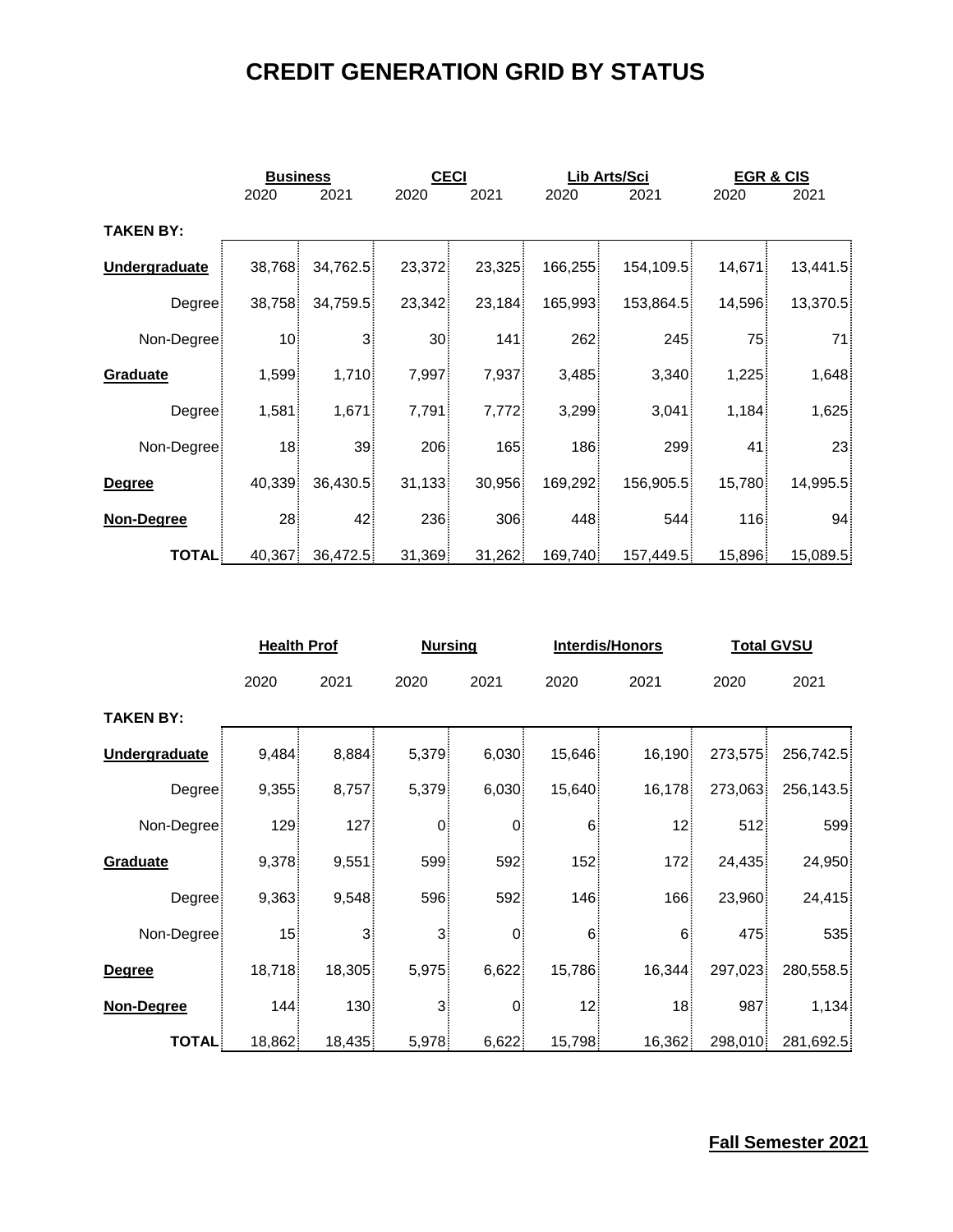#### **STUDENT LOAD BY CLASS AND GENDER**

|               |       | <b>FULL TIME</b> |                | <b>TOTAL</b><br><b>FULL TIME</b> |            | <b>PART TIME</b> |                | <b>TOTAL</b><br><b>PART TIME</b> |       | <b>TOTAL</b> |                | ALL    |
|---------------|-------|------------------|----------------|----------------------------------|------------|------------------|----------------|----------------------------------|-------|--------------|----------------|--------|
|               | Male  | Female           | Not Reported   |                                  | Male       | Female           | Not Reported   |                                  | Male  | Female       | Not Reported   |        |
| Freshman      | 1,556 | 2,434            | 6              | 3,996                            | $72\,$     | 145              | 1              | 218                              | 1,628 | 2,579        | $\overline{7}$ | 4,214  |
| Sophomore     | 1,475 | 2,369            | 4              | 3,848                            | 94         | 122              | $\pmb{0}$      | 216                              | 1,569 | 2,491        | 4              | 4,064  |
| Junior        | 1,613 | 2,431            | $\overline{c}$ | 4,046                            | 176        | 230              | 1              | 407                              | 1,789 | 2,661        | 3              | 4,453  |
| Senior        | 1,839 | 3,260            | 4              | 5,103                            | 714        | 829              | $\overline{c}$ | 1,545                            | 2,553 | 4,089        | 6              | 6,648  |
| Undergraduate | 6,483 | 10,494           | 16             | 16,993                           | 1,056      | 1,326            | $\overline{4}$ | 2,386                            | 7,539 | 11,820       | 20             | 19,379 |
| Masters       | 336   | 936              | 4              | 1,276                            | 448        | 1,017            | $\overline{2}$ | 1,467                            | 784   | 1,953        | $\,6$          | 2,743  |
| Doctoral      | 62    | 195              | 0              | 257                              | $\sqrt{3}$ | 24               | $\pmb{0}$      | 27                               | 65    | 219          | $\pmb{0}$      | 284    |
| Graduate      | 398   | 1,131            | 4              | 1,533                            | 451        | 1,041            | $\overline{2}$ | 1,494                            | 849   | 2,172        | $\,6\,$        | 3,027  |
| <b>TOTAL</b>  | 6,881 | 11,625           | 20             | 18,526                           | 1,507      | 2,367            | 6              | 3,880                            | 8,388 | 13,992       | 26             | 22,406 |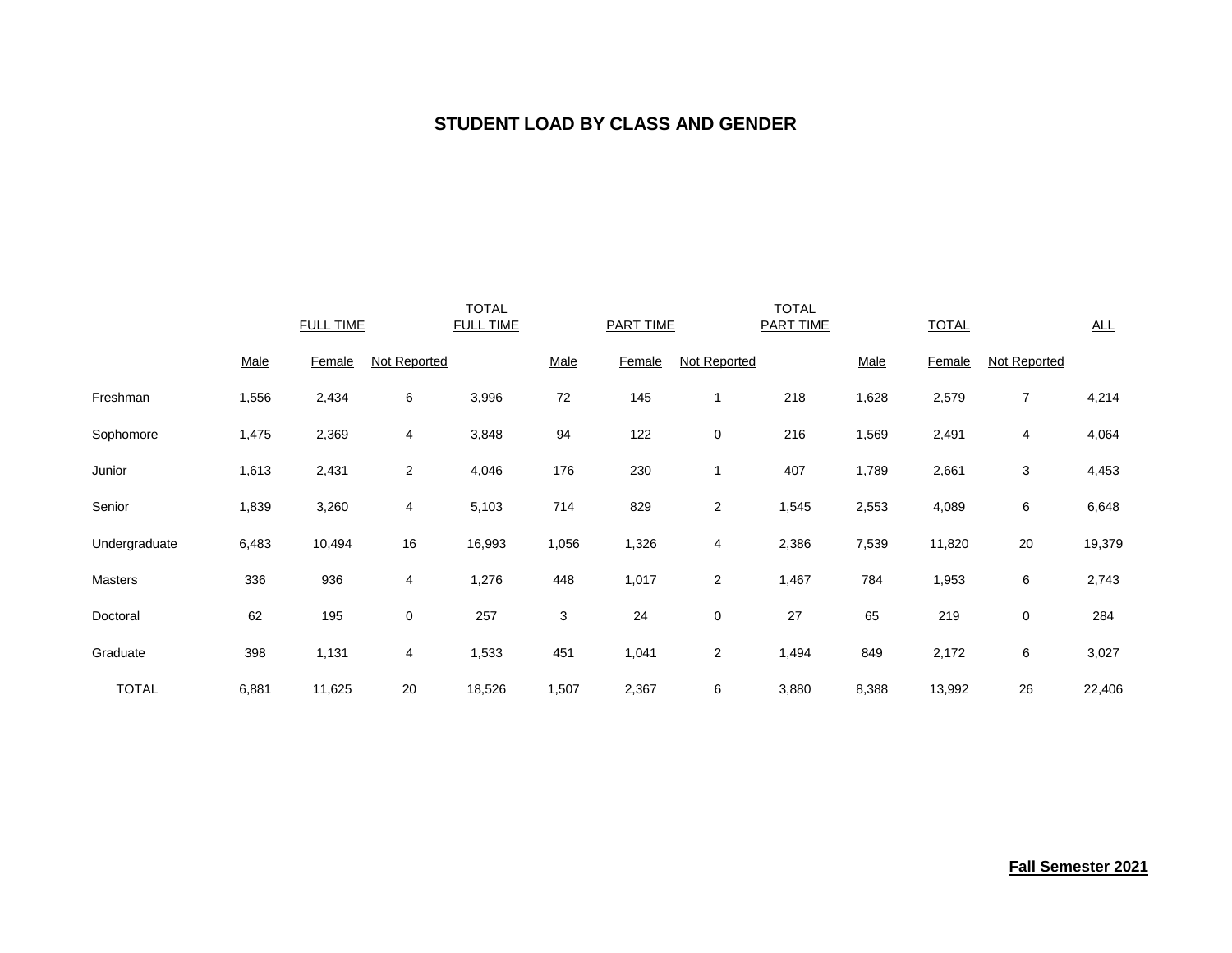### **ENROLLMENT BY ETHNIC BACKGROUND AND CLASS**

|                                            |              |             |                |        | Subtotal      |                |                | Subtotal                | GVSU         |
|--------------------------------------------|--------------|-------------|----------------|--------|---------------|----------------|----------------|-------------------------|--------------|
|                                            | Freshman     | Sophomore   | Junior         | Senior | Undergraduate | <b>Masters</b> | Doctoral       | Graduate                | <b>TOTAL</b> |
| African American/Black                     | 249          | 139         | 167            | 265    | 820           | 144            | 5              | 149                     | 969          |
| American Indian/Alaskan Native             | 18           | 15          | 19             | 18     | 70            | 10             | 3              | 13                      | 83           |
| Asian                                      | 143          | 106         | 117            | 159    | 525           | 86             | 8              | 94                      | 619          |
| Hispanic/Latino                            | 330          | 232         | 286            | 377    | 1,225         | 130            | 8              | 138                     | 1,363        |
| Hawaiian/Other Pac. Islander               | $\mathbf{2}$ | $\mathbf 5$ | $\overline{2}$ | 8      | 17            | 4              | $\pmb{0}$      | $\overline{\mathbf{4}}$ | 21           |
| White                                      | 3,243        | 3,360       | 3,635          | 5,486  | 15,724        | 2,086          | 249            | 2,335                   | 18,059       |
| Two or More Ethnicities                    | 159          | 160         | 169            | 246    | 734           | 70             | 9              | 79                      | 813          |
| Non-resident International                 | 57           | 34          | 48             | 70     | 209           | 189            | $\overline{2}$ | 191                     | 400          |
| Not Provided                               | 13           | 13          | 10             | 19     | 55            | 24             | $\pmb{0}$      | 24                      | 79           |
| <b>TOTAL</b>                               | 4,214        | 4,064       | 4,453          | 6,648  | 19,379        | 2,743          | 284            | 3,027                   | 22,406       |
| <i><b>*Total Unduplicated Minority</b></i> | 920          | 676         | 797            | 1,115  | 3,508         | 616            | 34             | 650                     | 4,158        |

\*Will be different than the sum of ethnicities because international students of color are included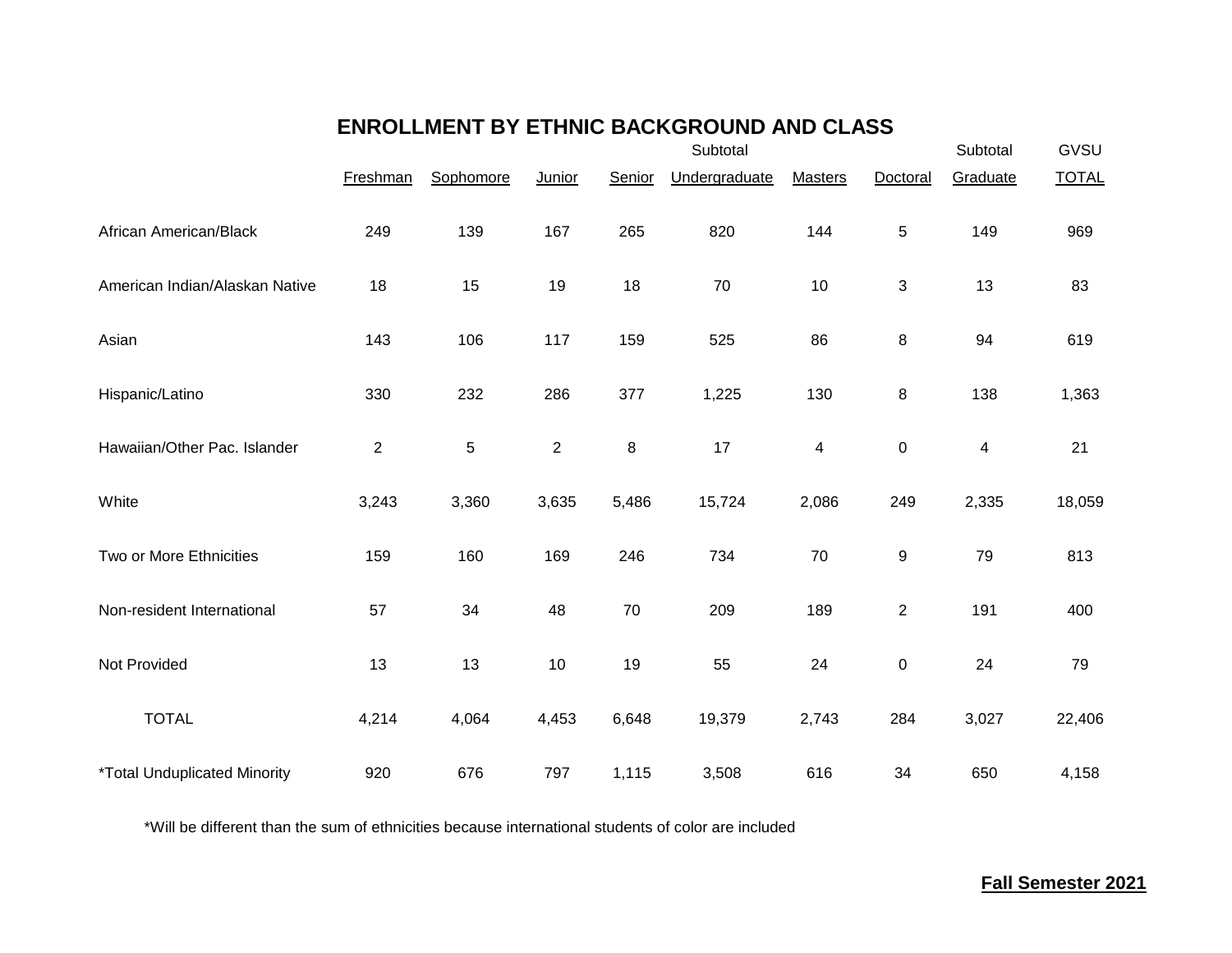## **NEW STUDENTS BY CATEGORY**

|                  | <b>HEADCOUNT</b> | <b>CREDIT</b><br><b>HOURS</b> | <b>FULL</b><br><b>TIME</b> | <b>PART</b><br><b>TIME</b> | <b>MALE</b> | <b>FEMALE</b> | <b>NOT</b><br><b>REPORTED</b> | <b>TRI-CNTY</b> | AVERAGE<br><b>AGE</b> | AVERAGE<br><b>LOAD</b> |
|------------------|------------------|-------------------------------|----------------------------|----------------------------|-------------|---------------|-------------------------------|-----------------|-----------------------|------------------------|
| <b>FTIAC:</b>    |                  |                               |                            |                            |             |               |                               |                 |                       |                        |
| Degree           | 3,807            | 54,430                        | 3,785                      | 22                         | 1,395       | 2,409         | $\mathfrak{S}$                | 1,053           | 18.1                  | 14.3                   |
| Non-Degree       | 87               | 293                           | 1                          | 86                         | 18          | 68            | $\mathbf{1}$                  | 63              | 17.1                  | 3.4                    |
| Total:           | 3,894            | 54,723                        | 3,786                      | 108                        | 1,413       | 2,477         | $\overline{\mathbf{4}}$       | 1,116           | 18.0                  | 14.1                   |
| <b>TRANSFER:</b> |                  |                               |                            |                            |             |               |                               |                 |                       |                        |
| Degree           | 1,203            | 15,498.5                      | 1,033                      | 170                        | 522         | 676           | $\mathbf 5$                   | 519             | 22.0                  | 12.9                   |
| Non-Degree       | 21               | 159                           | $\overline{7}$             | 14                         | 11          | 10            | $\mathbf 0$                   | 12              | 25.5                  | 7.6                    |
| Total:           | 1,224            | 15,657.5                      | 1,040                      | 184                        | 533         | 686           | $\sqrt{5}$                    | 531             | 22.1                  | 12.8                   |
| <b>GRADUATE:</b> |                  |                               |                            |                            |             |               |                               |                 |                       |                        |
| Degree           | 831              | 8,405                         | 631                        | 200                        | 229         | 599           | $\mathfrak{S}$                | 285             | 26.2                  | 10.1                   |
| Non-Degree       | 83               | 326                           | $\overline{2}$             | 81                         | 27          | 56            | $\pmb{0}$                     | 49              | 33.4                  | 3.9                    |
| Total:           | 914              | 8,731                         | 633                        | 281                        | 256         | 655           | $\sqrt{3}$                    | 334             | 26.9                  | 9.6                    |
| <b>TOTAL:</b>    |                  |                               |                            |                            |             |               |                               |                 |                       |                        |
| Degree           | 5,841            | 78,333.5                      | 5,449                      | 392                        | 2,146       | 3,684         | 11                            | 1,857           | 20.0                  | 13.4                   |
| Non-Degree       | 191              | 778                           | 10                         | 181                        | 56          | 134           | $\mathbf{1}$                  | 124             | 25.1                  | 4.1                    |
| Total:           | 6,032            | 79,111.5                      | 5,459                      | 573                        | 2,202       | 3,818         | 12                            | 1,981           | 20.2                  | 13.1                   |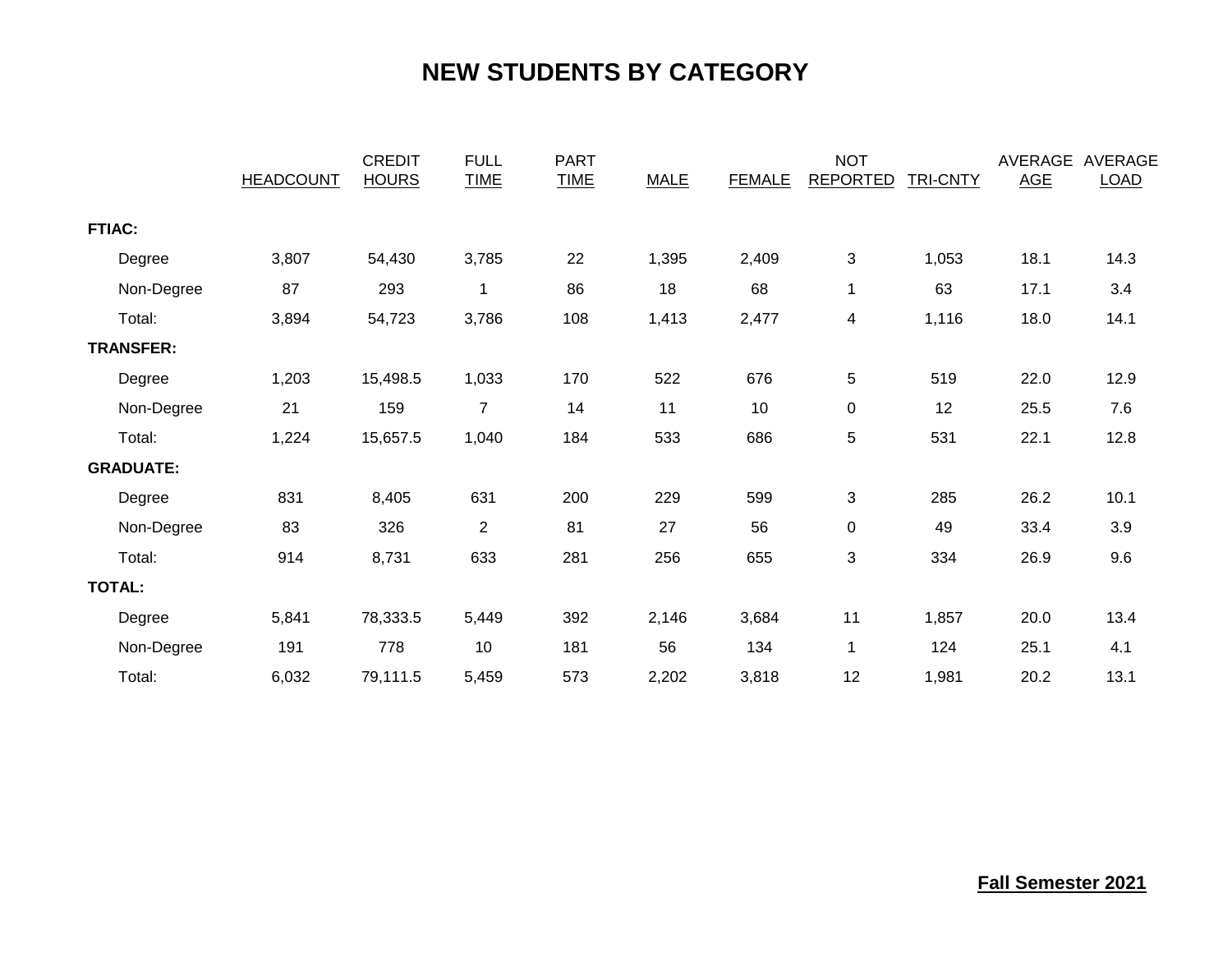## **PRODUCTION REPORT**

|                                                                                                      | Credit Hours | <b>FTE Students</b> |
|------------------------------------------------------------------------------------------------------|--------------|---------------------|
| <b>Seidman College of Business</b>                                                                   |              |                     |
| <b>Accounting and Taxation</b>                                                                       | 5,630.5      | 375.4               |
| Accounting and Taxation - graduate                                                                   | 936.0        | 78.0                |
| Economics                                                                                            | 6,195.0      | 413.0               |
| Economics - graduate                                                                                 | 6.0          | 0.5                 |
| Entrepreneurship                                                                                     | 189.0        | 12.6                |
| Finance                                                                                              | 4,235.0      | 282.3               |
| Finance - graduate                                                                                   | 0.0          | 0.0                 |
| <b>Executive MBA</b>                                                                                 | 0.0          | 0.0                 |
| Management (includes BUS courses)                                                                    | 12,757.0     | 850.5               |
| Management - graduate (includes BUS courses)                                                         | 10.0         | 0.8                 |
| Marketing                                                                                            | 5,725.0      | 381.7               |
| Marketing - graduate                                                                                 | $0.0\,$      | 0.0                 |
| <b>MBA</b>                                                                                           | 789.0        | 65.8                |
|                                                                                                      |              |                     |
| <b>College of Education and Community Innovation</b>                                                 |              |                     |
| <b>Educational Leadership and Counseling</b>                                                         | 68.0         | 4.5                 |
| Educational Leadership and Counseling - graduate                                                     | 1,944.0      | 162.0               |
| Literacy, Educational Foundations, and Technology                                                    | 3,097.0      | 206.5               |
| Literacy, Educational Foundations, and Technology - gradaute                                         | 1,088.0      | 90.7                |
| School of Criminology, Criminal Justice, and Legal Studies                                           | 6,721.0      | 448.1               |
| School of Criminology, Criminal Justice, and Legal Studies - graduate                                | 202.0        | 16.8                |
|                                                                                                      | 3,866.0      | 257.7               |
| School of Public, Nonprofit, Health, Hospitality & Tourism Mgmnt                                     |              | 85.8                |
| School of Public, Nonprofit, Health, Hospitality & Tourism Mgmnt - graduate<br>School of Social Work | 1,029.0      |                     |
|                                                                                                      | 4,665.0      | 311.0               |
| School of Social Work - graduate                                                                     | 2,919.0      | 243.3               |
| <b>Teaching and Learning</b>                                                                         | 4,869.0      | 324.6               |
| Teaching and Learning - graduate                                                                     | 794          | 66.2                |
| <b>College of Liberal Arts &amp; Sciences</b>                                                        |              |                     |
| Anthropology                                                                                         | 3,063.0      | 204.2               |
| Archeology                                                                                           | 39.0         | 2.6                 |
| Biology                                                                                              | 14,271.0     | 951.4               |
| Biology - graduate                                                                                   | 256.0        | 21.3                |
| <b>Biomedical Sciences</b>                                                                           | 10,599.0     | 706.6               |
| <b>Biomedical Sciences - graduate</b>                                                                | 609.0        | 50.8                |
| Chemistry                                                                                            | 11,921.0     | 794.7               |
| Classics                                                                                             | 1,520.0      | 101.3               |
| Cell and Molecular Biology                                                                           | 961.0        | 64.1                |
| Cell and Molecular Biology - graduate                                                                | 281.0        | 23.4                |
| <b>School of Communications</b>                                                                      | 7,947.0      | 529.8               |
| School of Communications - graduate                                                                  |              | 19.9                |
|                                                                                                      | 239.0        |                     |
| Comprehensive Science & Arts for Teaching                                                            |              |                     |
| English                                                                                              | 3,881.0      | 258.7               |
| English - graduate                                                                                   | 142.0        | 11.8                |
| Geology                                                                                              | 3,301.0      | 220.1               |
| Geology - graduate                                                                                   | 0.0          | 0.0                 |
| Geography & Planning                                                                                 | 2,002.0      | 133.5               |
| History                                                                                              | 6,760.0      | 450.7               |
| Mathematics                                                                                          | 12,127.0     | 808.5               |
| Mathematics - graduate                                                                               | 0.0          | 0.0                 |

**Fall Session 2021**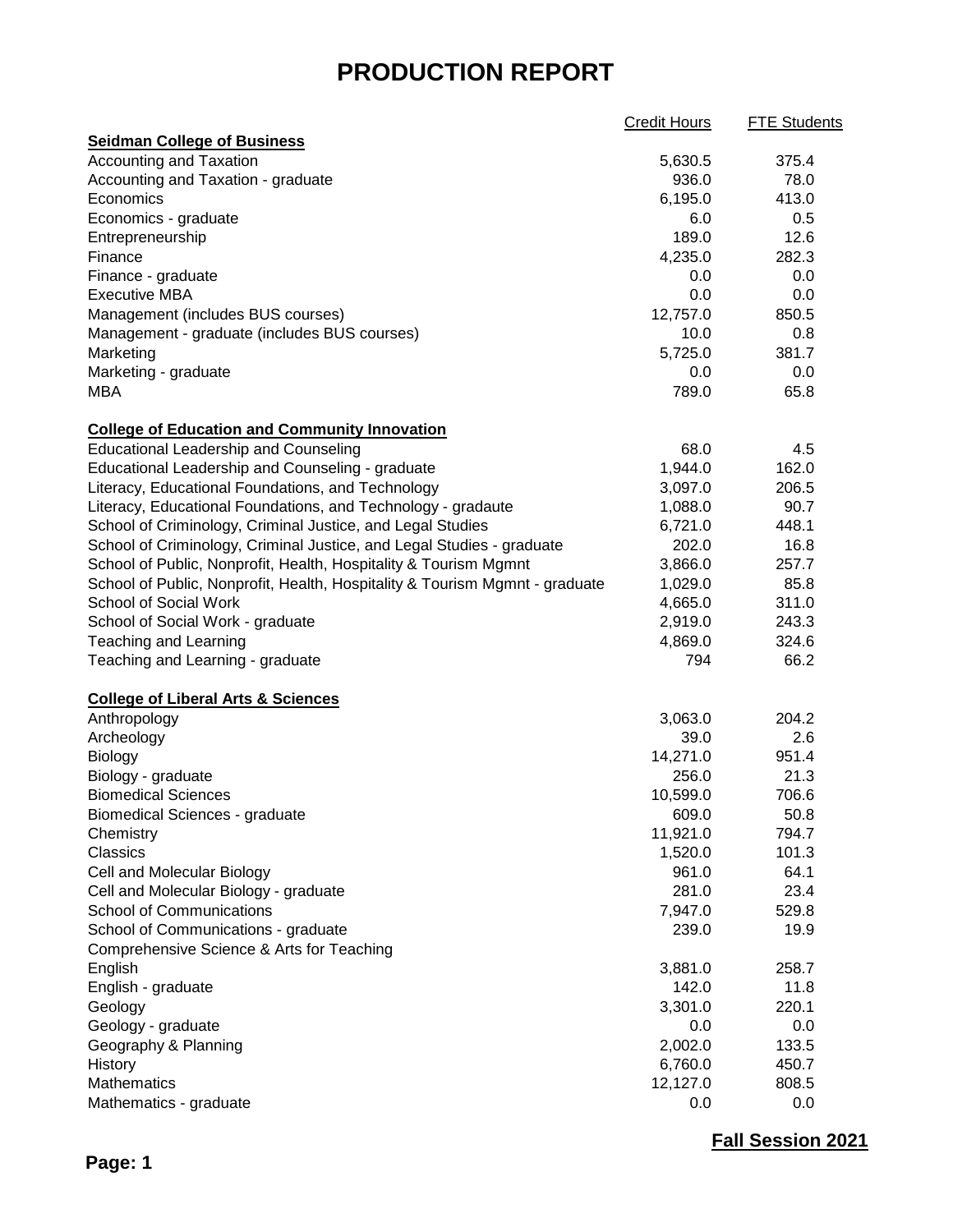## **PRODUCTION REPORT**

| 5,528.0<br>368.5<br>548.7<br>8,230.0<br>Movement Science - graduate<br>$0.0\,$<br>0.0<br>0.0<br>0.0<br>5,685.5<br>379.0<br>7.0<br>0.6<br>Music, Theatre, and Dance - graduate<br>4,542.0<br>302.8<br>Philosophy<br>Physics<br>3,713.0<br>247.5<br>Physics - graduate<br>0.0<br>$0.0\,$<br><b>Political Science</b><br>3,345.0<br>223.0<br>Psychology<br>14,500.0<br>966.7<br>Psychology - graduate<br>392.0<br>32.7<br>Science<br>1,002.0<br>66.8<br>0.0<br>0.0<br>Science - graduate<br>4,218.0<br>281.2<br>Sociology<br>543.0<br>36.2<br><b>Social Studies</b><br>416.8<br>6,252.0<br><b>Statistics</b><br>88.4<br>1,061.0<br>Statistics - graduate<br>8,828.0<br>588.5<br>9,684.0<br>645.6<br>School of Computing & Information Systems<br>7,671.5<br>511.4<br>School of Computing & Information Systems - graduate<br>1,165.0<br>97.1<br>School of Engineering<br>5,382.0<br>358.8<br>School of Engineering - graduate<br>177.0<br>14.8<br>Occupational Safety and Health<br>471.0<br>31.4<br><b>Professional Science Masters</b><br>18.6<br>223.0<br>3,822<br>254.8<br>81<br>5.4<br><b>Clinical Dietetics</b><br>521<br>43.4<br>Diagnostic Medical Sonography<br>729<br>48.6<br>324<br>21.6<br><b>Health Information Management</b><br>364<br>24.3<br><b>Medical Laboratory Science</b><br>1,805<br>150.4<br><b>Physician Assistant Studies</b><br>1,908<br>159.0<br>8.4<br><b>Public Health</b><br>126<br>876<br>73.0<br>Public Health - graduate<br>352<br>23.5<br>Physical Therapy and Athletic Training<br>Pysical Therapy and Athletic Training - graduate<br>2,502<br>208.5<br>278<br>18.5<br>Radiology and Imaging Echocardiogram<br>202<br>16.8<br><b>Medical Dosimetry</b><br>595<br><b>Radiation Therapy</b><br>39.7<br>Speech-Language Pathology<br>1,586<br>105.7<br>126.9<br>Speech-Language Pathology - graduate<br>1,523<br><b>Recreational Therapy</b><br>805<br>53.7<br>Recreational Therapy - graduate<br>36<br>3.0 |                                                      | <b>Credit Hours</b> | <b>FTE Students</b> |
|--------------------------------------------------------------------------------------------------------------------------------------------------------------------------------------------------------------------------------------------------------------------------------------------------------------------------------------------------------------------------------------------------------------------------------------------------------------------------------------------------------------------------------------------------------------------------------------------------------------------------------------------------------------------------------------------------------------------------------------------------------------------------------------------------------------------------------------------------------------------------------------------------------------------------------------------------------------------------------------------------------------------------------------------------------------------------------------------------------------------------------------------------------------------------------------------------------------------------------------------------------------------------------------------------------------------------------------------------------------------------------------------------------------------------------------------------------------------------------------------------------------------------------------------------------------------------------------------------------------------------------------------------------------------------------------------------------------------------------------------------------------------------------------------------------------------------------------------------------------------------------------------------------------------------------------------|------------------------------------------------------|---------------------|---------------------|
|                                                                                                                                                                                                                                                                                                                                                                                                                                                                                                                                                                                                                                                                                                                                                                                                                                                                                                                                                                                                                                                                                                                                                                                                                                                                                                                                                                                                                                                                                                                                                                                                                                                                                                                                                                                                                                                                                                                                            | Modern Languages & Literatures                       |                     |                     |
|                                                                                                                                                                                                                                                                                                                                                                                                                                                                                                                                                                                                                                                                                                                                                                                                                                                                                                                                                                                                                                                                                                                                                                                                                                                                                                                                                                                                                                                                                                                                                                                                                                                                                                                                                                                                                                                                                                                                            | <b>Movement Science</b>                              |                     |                     |
|                                                                                                                                                                                                                                                                                                                                                                                                                                                                                                                                                                                                                                                                                                                                                                                                                                                                                                                                                                                                                                                                                                                                                                                                                                                                                                                                                                                                                                                                                                                                                                                                                                                                                                                                                                                                                                                                                                                                            |                                                      |                     |                     |
|                                                                                                                                                                                                                                                                                                                                                                                                                                                                                                                                                                                                                                                                                                                                                                                                                                                                                                                                                                                                                                                                                                                                                                                                                                                                                                                                                                                                                                                                                                                                                                                                                                                                                                                                                                                                                                                                                                                                            | Music, Art, and Theatre                              |                     |                     |
|                                                                                                                                                                                                                                                                                                                                                                                                                                                                                                                                                                                                                                                                                                                                                                                                                                                                                                                                                                                                                                                                                                                                                                                                                                                                                                                                                                                                                                                                                                                                                                                                                                                                                                                                                                                                                                                                                                                                            | Music, Theatre, and Dance                            |                     |                     |
|                                                                                                                                                                                                                                                                                                                                                                                                                                                                                                                                                                                                                                                                                                                                                                                                                                                                                                                                                                                                                                                                                                                                                                                                                                                                                                                                                                                                                                                                                                                                                                                                                                                                                                                                                                                                                                                                                                                                            |                                                      |                     |                     |
|                                                                                                                                                                                                                                                                                                                                                                                                                                                                                                                                                                                                                                                                                                                                                                                                                                                                                                                                                                                                                                                                                                                                                                                                                                                                                                                                                                                                                                                                                                                                                                                                                                                                                                                                                                                                                                                                                                                                            |                                                      |                     |                     |
|                                                                                                                                                                                                                                                                                                                                                                                                                                                                                                                                                                                                                                                                                                                                                                                                                                                                                                                                                                                                                                                                                                                                                                                                                                                                                                                                                                                                                                                                                                                                                                                                                                                                                                                                                                                                                                                                                                                                            |                                                      |                     |                     |
|                                                                                                                                                                                                                                                                                                                                                                                                                                                                                                                                                                                                                                                                                                                                                                                                                                                                                                                                                                                                                                                                                                                                                                                                                                                                                                                                                                                                                                                                                                                                                                                                                                                                                                                                                                                                                                                                                                                                            |                                                      |                     |                     |
|                                                                                                                                                                                                                                                                                                                                                                                                                                                                                                                                                                                                                                                                                                                                                                                                                                                                                                                                                                                                                                                                                                                                                                                                                                                                                                                                                                                                                                                                                                                                                                                                                                                                                                                                                                                                                                                                                                                                            |                                                      |                     |                     |
|                                                                                                                                                                                                                                                                                                                                                                                                                                                                                                                                                                                                                                                                                                                                                                                                                                                                                                                                                                                                                                                                                                                                                                                                                                                                                                                                                                                                                                                                                                                                                                                                                                                                                                                                                                                                                                                                                                                                            |                                                      |                     |                     |
|                                                                                                                                                                                                                                                                                                                                                                                                                                                                                                                                                                                                                                                                                                                                                                                                                                                                                                                                                                                                                                                                                                                                                                                                                                                                                                                                                                                                                                                                                                                                                                                                                                                                                                                                                                                                                                                                                                                                            |                                                      |                     |                     |
|                                                                                                                                                                                                                                                                                                                                                                                                                                                                                                                                                                                                                                                                                                                                                                                                                                                                                                                                                                                                                                                                                                                                                                                                                                                                                                                                                                                                                                                                                                                                                                                                                                                                                                                                                                                                                                                                                                                                            |                                                      |                     |                     |
|                                                                                                                                                                                                                                                                                                                                                                                                                                                                                                                                                                                                                                                                                                                                                                                                                                                                                                                                                                                                                                                                                                                                                                                                                                                                                                                                                                                                                                                                                                                                                                                                                                                                                                                                                                                                                                                                                                                                            |                                                      |                     |                     |
|                                                                                                                                                                                                                                                                                                                                                                                                                                                                                                                                                                                                                                                                                                                                                                                                                                                                                                                                                                                                                                                                                                                                                                                                                                                                                                                                                                                                                                                                                                                                                                                                                                                                                                                                                                                                                                                                                                                                            |                                                      |                     |                     |
|                                                                                                                                                                                                                                                                                                                                                                                                                                                                                                                                                                                                                                                                                                                                                                                                                                                                                                                                                                                                                                                                                                                                                                                                                                                                                                                                                                                                                                                                                                                                                                                                                                                                                                                                                                                                                                                                                                                                            |                                                      |                     |                     |
|                                                                                                                                                                                                                                                                                                                                                                                                                                                                                                                                                                                                                                                                                                                                                                                                                                                                                                                                                                                                                                                                                                                                                                                                                                                                                                                                                                                                                                                                                                                                                                                                                                                                                                                                                                                                                                                                                                                                            |                                                      |                     |                     |
|                                                                                                                                                                                                                                                                                                                                                                                                                                                                                                                                                                                                                                                                                                                                                                                                                                                                                                                                                                                                                                                                                                                                                                                                                                                                                                                                                                                                                                                                                                                                                                                                                                                                                                                                                                                                                                                                                                                                            |                                                      |                     |                     |
|                                                                                                                                                                                                                                                                                                                                                                                                                                                                                                                                                                                                                                                                                                                                                                                                                                                                                                                                                                                                                                                                                                                                                                                                                                                                                                                                                                                                                                                                                                                                                                                                                                                                                                                                                                                                                                                                                                                                            | Visual & Media Arts                                  |                     |                     |
|                                                                                                                                                                                                                                                                                                                                                                                                                                                                                                                                                                                                                                                                                                                                                                                                                                                                                                                                                                                                                                                                                                                                                                                                                                                                                                                                                                                                                                                                                                                                                                                                                                                                                                                                                                                                                                                                                                                                            | Writing                                              |                     |                     |
|                                                                                                                                                                                                                                                                                                                                                                                                                                                                                                                                                                                                                                                                                                                                                                                                                                                                                                                                                                                                                                                                                                                                                                                                                                                                                                                                                                                                                                                                                                                                                                                                                                                                                                                                                                                                                                                                                                                                            | <b>PADNOS COLLEGE OF ENGINEERING &amp; COMPUTING</b> |                     |                     |
|                                                                                                                                                                                                                                                                                                                                                                                                                                                                                                                                                                                                                                                                                                                                                                                                                                                                                                                                                                                                                                                                                                                                                                                                                                                                                                                                                                                                                                                                                                                                                                                                                                                                                                                                                                                                                                                                                                                                            |                                                      |                     |                     |
|                                                                                                                                                                                                                                                                                                                                                                                                                                                                                                                                                                                                                                                                                                                                                                                                                                                                                                                                                                                                                                                                                                                                                                                                                                                                                                                                                                                                                                                                                                                                                                                                                                                                                                                                                                                                                                                                                                                                            |                                                      |                     |                     |
|                                                                                                                                                                                                                                                                                                                                                                                                                                                                                                                                                                                                                                                                                                                                                                                                                                                                                                                                                                                                                                                                                                                                                                                                                                                                                                                                                                                                                                                                                                                                                                                                                                                                                                                                                                                                                                                                                                                                            |                                                      |                     |                     |
|                                                                                                                                                                                                                                                                                                                                                                                                                                                                                                                                                                                                                                                                                                                                                                                                                                                                                                                                                                                                                                                                                                                                                                                                                                                                                                                                                                                                                                                                                                                                                                                                                                                                                                                                                                                                                                                                                                                                            |                                                      |                     |                     |
|                                                                                                                                                                                                                                                                                                                                                                                                                                                                                                                                                                                                                                                                                                                                                                                                                                                                                                                                                                                                                                                                                                                                                                                                                                                                                                                                                                                                                                                                                                                                                                                                                                                                                                                                                                                                                                                                                                                                            |                                                      |                     |                     |
|                                                                                                                                                                                                                                                                                                                                                                                                                                                                                                                                                                                                                                                                                                                                                                                                                                                                                                                                                                                                                                                                                                                                                                                                                                                                                                                                                                                                                                                                                                                                                                                                                                                                                                                                                                                                                                                                                                                                            |                                                      |                     |                     |
|                                                                                                                                                                                                                                                                                                                                                                                                                                                                                                                                                                                                                                                                                                                                                                                                                                                                                                                                                                                                                                                                                                                                                                                                                                                                                                                                                                                                                                                                                                                                                                                                                                                                                                                                                                                                                                                                                                                                            | <b>COLLEGE OF HEALTH PROFESSIONS</b>                 |                     |                     |
|                                                                                                                                                                                                                                                                                                                                                                                                                                                                                                                                                                                                                                                                                                                                                                                                                                                                                                                                                                                                                                                                                                                                                                                                                                                                                                                                                                                                                                                                                                                                                                                                                                                                                                                                                                                                                                                                                                                                            | <b>Allied Health Sciences</b>                        |                     |                     |
|                                                                                                                                                                                                                                                                                                                                                                                                                                                                                                                                                                                                                                                                                                                                                                                                                                                                                                                                                                                                                                                                                                                                                                                                                                                                                                                                                                                                                                                                                                                                                                                                                                                                                                                                                                                                                                                                                                                                            |                                                      |                     |                     |
|                                                                                                                                                                                                                                                                                                                                                                                                                                                                                                                                                                                                                                                                                                                                                                                                                                                                                                                                                                                                                                                                                                                                                                                                                                                                                                                                                                                                                                                                                                                                                                                                                                                                                                                                                                                                                                                                                                                                            | Clinical Dietetics - graduate                        |                     |                     |
|                                                                                                                                                                                                                                                                                                                                                                                                                                                                                                                                                                                                                                                                                                                                                                                                                                                                                                                                                                                                                                                                                                                                                                                                                                                                                                                                                                                                                                                                                                                                                                                                                                                                                                                                                                                                                                                                                                                                            |                                                      |                     |                     |
|                                                                                                                                                                                                                                                                                                                                                                                                                                                                                                                                                                                                                                                                                                                                                                                                                                                                                                                                                                                                                                                                                                                                                                                                                                                                                                                                                                                                                                                                                                                                                                                                                                                                                                                                                                                                                                                                                                                                            |                                                      |                     |                     |
|                                                                                                                                                                                                                                                                                                                                                                                                                                                                                                                                                                                                                                                                                                                                                                                                                                                                                                                                                                                                                                                                                                                                                                                                                                                                                                                                                                                                                                                                                                                                                                                                                                                                                                                                                                                                                                                                                                                                            |                                                      |                     |                     |
|                                                                                                                                                                                                                                                                                                                                                                                                                                                                                                                                                                                                                                                                                                                                                                                                                                                                                                                                                                                                                                                                                                                                                                                                                                                                                                                                                                                                                                                                                                                                                                                                                                                                                                                                                                                                                                                                                                                                            | <b>Occupational Therapy</b>                          |                     |                     |
|                                                                                                                                                                                                                                                                                                                                                                                                                                                                                                                                                                                                                                                                                                                                                                                                                                                                                                                                                                                                                                                                                                                                                                                                                                                                                                                                                                                                                                                                                                                                                                                                                                                                                                                                                                                                                                                                                                                                            |                                                      |                     |                     |
|                                                                                                                                                                                                                                                                                                                                                                                                                                                                                                                                                                                                                                                                                                                                                                                                                                                                                                                                                                                                                                                                                                                                                                                                                                                                                                                                                                                                                                                                                                                                                                                                                                                                                                                                                                                                                                                                                                                                            |                                                      |                     |                     |
|                                                                                                                                                                                                                                                                                                                                                                                                                                                                                                                                                                                                                                                                                                                                                                                                                                                                                                                                                                                                                                                                                                                                                                                                                                                                                                                                                                                                                                                                                                                                                                                                                                                                                                                                                                                                                                                                                                                                            |                                                      |                     |                     |
|                                                                                                                                                                                                                                                                                                                                                                                                                                                                                                                                                                                                                                                                                                                                                                                                                                                                                                                                                                                                                                                                                                                                                                                                                                                                                                                                                                                                                                                                                                                                                                                                                                                                                                                                                                                                                                                                                                                                            |                                                      |                     |                     |
|                                                                                                                                                                                                                                                                                                                                                                                                                                                                                                                                                                                                                                                                                                                                                                                                                                                                                                                                                                                                                                                                                                                                                                                                                                                                                                                                                                                                                                                                                                                                                                                                                                                                                                                                                                                                                                                                                                                                            |                                                      |                     |                     |
|                                                                                                                                                                                                                                                                                                                                                                                                                                                                                                                                                                                                                                                                                                                                                                                                                                                                                                                                                                                                                                                                                                                                                                                                                                                                                                                                                                                                                                                                                                                                                                                                                                                                                                                                                                                                                                                                                                                                            |                                                      |                     |                     |
|                                                                                                                                                                                                                                                                                                                                                                                                                                                                                                                                                                                                                                                                                                                                                                                                                                                                                                                                                                                                                                                                                                                                                                                                                                                                                                                                                                                                                                                                                                                                                                                                                                                                                                                                                                                                                                                                                                                                            |                                                      |                     |                     |
|                                                                                                                                                                                                                                                                                                                                                                                                                                                                                                                                                                                                                                                                                                                                                                                                                                                                                                                                                                                                                                                                                                                                                                                                                                                                                                                                                                                                                                                                                                                                                                                                                                                                                                                                                                                                                                                                                                                                            |                                                      |                     |                     |
|                                                                                                                                                                                                                                                                                                                                                                                                                                                                                                                                                                                                                                                                                                                                                                                                                                                                                                                                                                                                                                                                                                                                                                                                                                                                                                                                                                                                                                                                                                                                                                                                                                                                                                                                                                                                                                                                                                                                            |                                                      |                     |                     |
|                                                                                                                                                                                                                                                                                                                                                                                                                                                                                                                                                                                                                                                                                                                                                                                                                                                                                                                                                                                                                                                                                                                                                                                                                                                                                                                                                                                                                                                                                                                                                                                                                                                                                                                                                                                                                                                                                                                                            |                                                      |                     |                     |
|                                                                                                                                                                                                                                                                                                                                                                                                                                                                                                                                                                                                                                                                                                                                                                                                                                                                                                                                                                                                                                                                                                                                                                                                                                                                                                                                                                                                                                                                                                                                                                                                                                                                                                                                                                                                                                                                                                                                            |                                                      |                     |                     |
|                                                                                                                                                                                                                                                                                                                                                                                                                                                                                                                                                                                                                                                                                                                                                                                                                                                                                                                                                                                                                                                                                                                                                                                                                                                                                                                                                                                                                                                                                                                                                                                                                                                                                                                                                                                                                                                                                                                                            |                                                      |                     |                     |